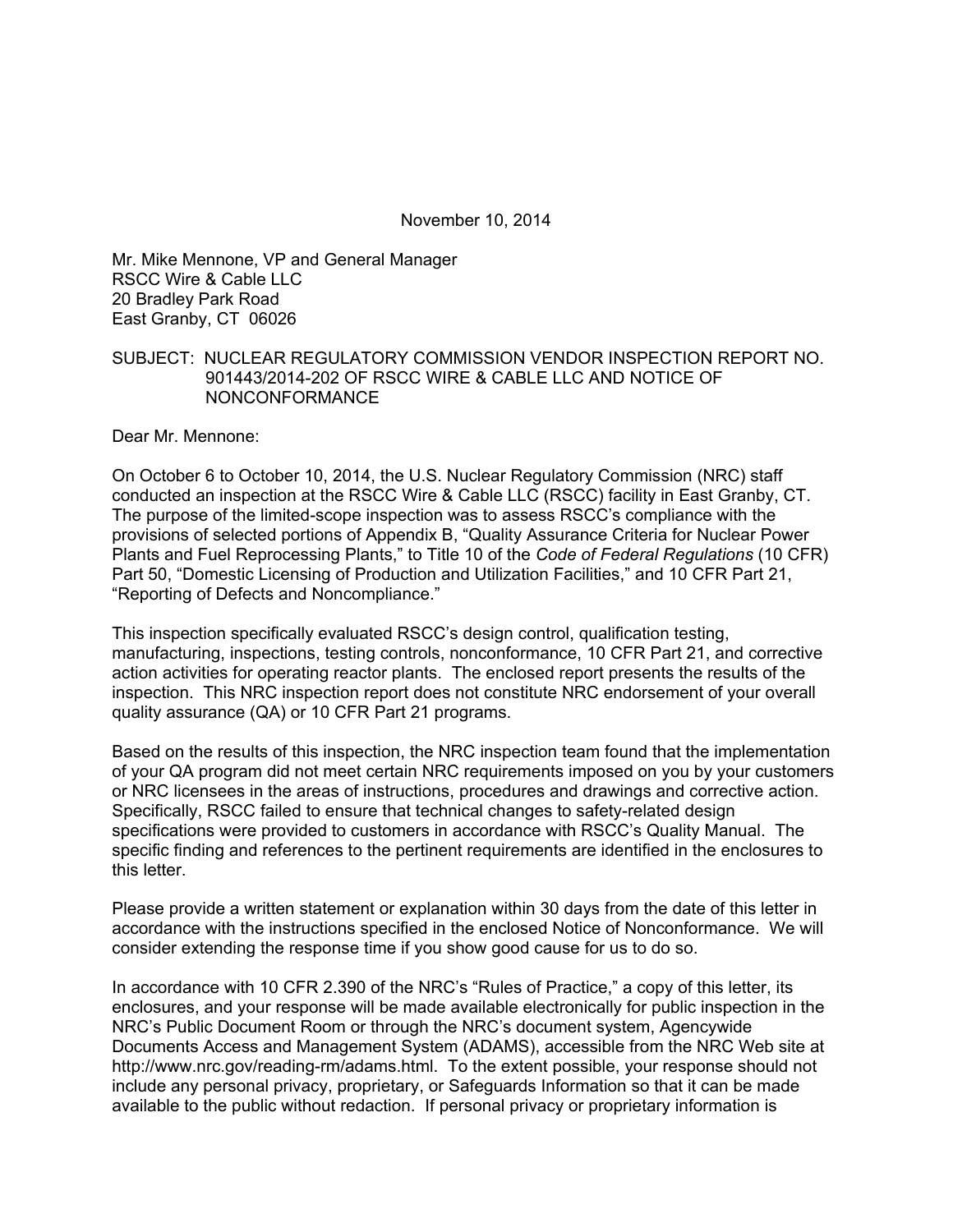#### M. Mennone  $-2$ -

necessary to provide an acceptable response, then please provide a bracketed copy of your response that identifies the information that should be protected and a redacted copy of your response that deletes such information. If you request that such material is withheld from public disclosure, you must specifically identify the portions of your response that you seek to have withheld and provide in detail the bases for your claim (e.g., explain why the disclosure of information will create an unwarranted invasion of personal privacy or provide the information required by 10 CFR 2.390(b) to support a request for withholding confidential commercial or financial information). If Safeguards Information is necessary to provide an acceptable response, please provide the level of protection described in 10 CFR 73.21.

Sincerely,

#### **/RA/**

Richard A. Rasmussen, Chief Electrical Vendor Inspection Branch Division of Construction Inspection and Operational Programs Office of New Reactors

Docket No.: 99901443

Enclosures:

- 1. Notice of Nonconformance
- 2. Inspection Report 99901443/2014-202 and Attachment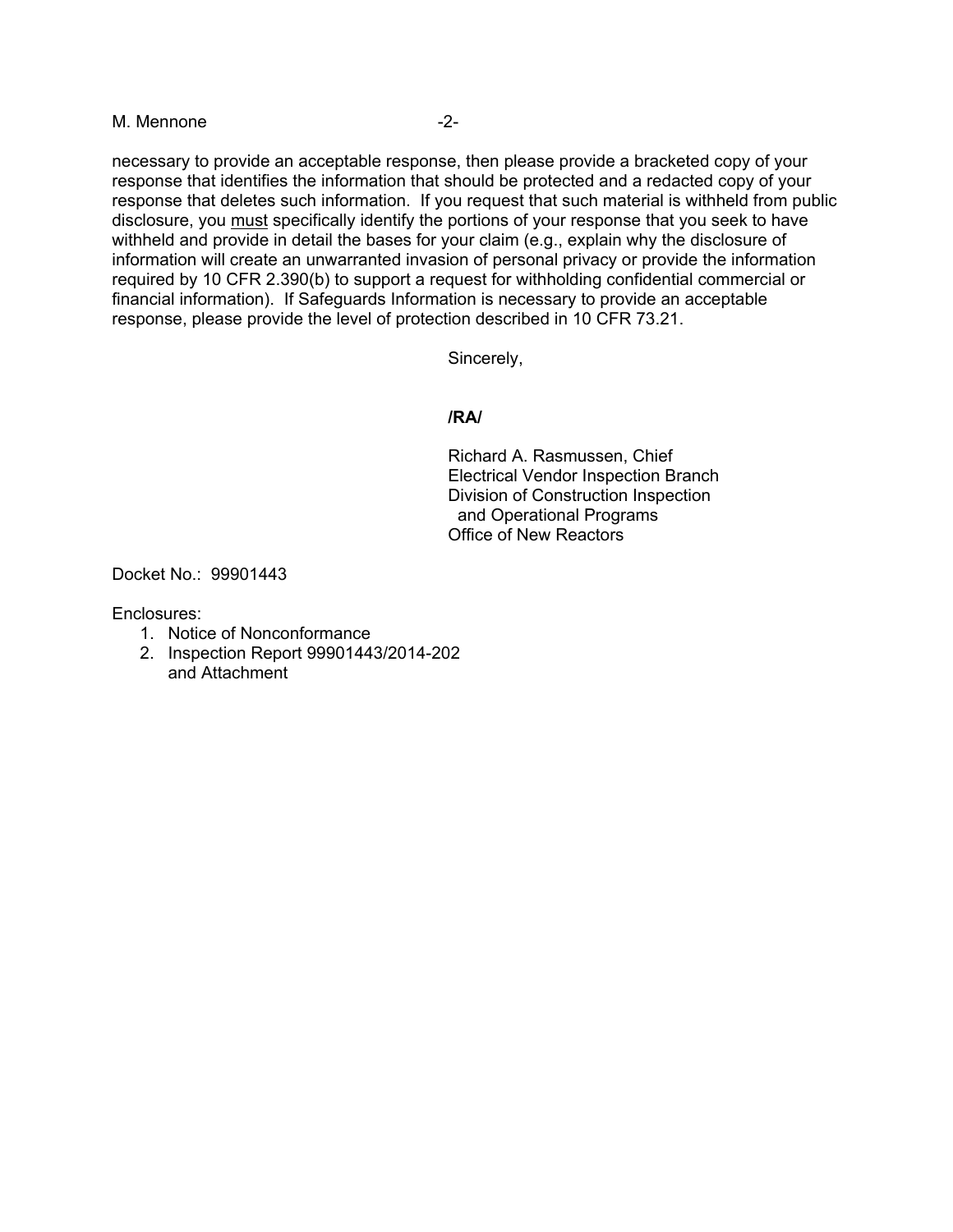#### M. Mennone  $-2$  -

available to the public without redaction. If personal privacy or proprietary information is necessary to provide an acceptable response, then please provide a bracketed copy of your response that identifies the information that should be protected and a redacted copy of your response that deletes such information. If you request that such material is withheld from public disclosure, you must specifically identify the portions of your response that you seek to have withheld and provide in detail the bases for your claim (e.g., explain why the disclosure of information will create an unwarranted invasion of personal privacy or provide the information required by 10 CFR 2.390(b) to support a request for withholding confidential commercial or financial information). If Safeguards Information is necessary to provide an acceptable response, please provide the level of protection described in 10 CFR 73.21.

Sincerely,

### **/RA/**

Richard A. Rasmussen, Chief Electrical Vendor Inspection Branch Division of Construction Inspection and Operational Programs Office of New Reactors

Docket No.: 99901443

Enclosures:

- 1. Notice of Nonconformance
- 2. Inspection Report 99901443/2014-202 and Attachment

DISTRIBUTION: ASakadales ERoach KKavanagh Mike.Mennone@r-scc.com

| ADAMS ACCESSION No.: ML14307B520 |                          |                          | *Concurred via email | <b>NRO-002</b>               |             |
|----------------------------------|--------------------------|--------------------------|----------------------|------------------------------|-------------|
| <b>OFC</b>                       | NRO/DCIP/<br><b>EVIB</b> | NRO/DCIP/<br><b>EVIB</b> | NRO/DCIP/EVIB        | NRO/DCIP:ES                  | NRR/DE/EEEB |
| <b>NAME</b>                      | EHuang                   | <b>SSmith</b>            | ARamirez             | <b>TFrye</b>                 | SRay        |
| <b>DATE</b>                      | 11/7/14                  | 11/4/14                  | 11/7/14              | 11/5/14                      | 11/4/14     |
| <b>OFC</b>                       | RII                      | KINS/I&CD                | <b>KINS/QAD</b>      | NRO/DCIP/<br><b>EVIB</b>     |             |
| <b>NAME</b>                      | DTerry-Ward              | HJang                    | SYang                | RRasmussen<br>(ARamirez for) |             |
| <b>DATE</b>                      | 11/4/14                  | 11/6/14                  | 11/6/14              | 11/10/14                     |             |

# **OFFICIAL RECORD COPY**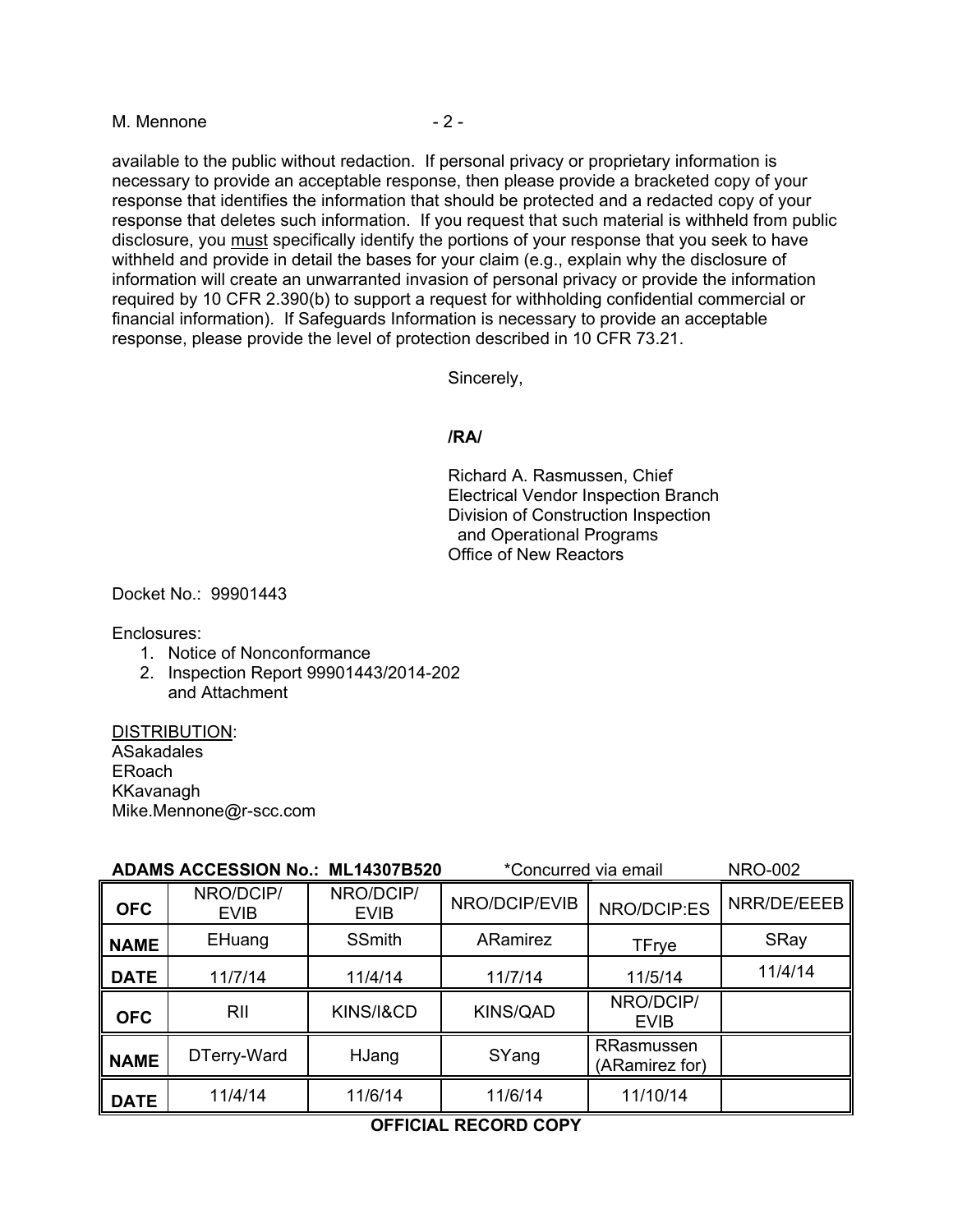#### **NOTICE OF NONCONFORMANCE**

East Granby, CT 06026

RSCC Wire & Cable, LLC. Docket No.: 99901443 20 Bradley Park Road **Inspection Report No.: 99901443/2014-202** 

Based on the results of a Nuclear Regulatory Commission (NRC) inspection conducted at the RSCC Wire & Cable, LLC (RSCC) facility in East Granby, CT, on October 6–10, 2014, certain activities were not conducted in accordance with NRC requirements which were contractually imposed on RSCC by NRC licensees:

A. Criterion XVI, "Corrective Action," of Appendix B to Title 10 of the Code of Federal Regulations (10 CFR) Part 50 states, in part that, "Measures shall be established to assure that conditions adverse to quality, such as failures, malfunctions, deficiencies, deviations, defective material and equipment, and nonconformances are promptly identified and corrected."

Criterion V, "Instructions, Procedures, and Drawings," of Appendix B to 10 CFR Part 50 states in part that, "Activities affecting quality shall be prescribed by documented instructions, procedures, or drawings, of a type appropriate to the circumstances and shall be accomplished in accordance with these instructions, procedures, or drawings."

Contrary to the above, as of October 06, 2014, RSCC failed to ensure that technical changes to safety-related design specifications were provided to customers in accordance with RSCC's Quality Manual. Specifically, product specification drawing TD-005418 for a 1/C 2 American Wire Gauge (AWG) power cable was revised as part of a completed corrective action. A previous review of the calculation basis for the product specification drawing indicated, that the actual cable outside diameter including jacket was incorrect, the minimum bend radius should be higher than what was listed on the product specification drawing, and the maximum pulling tension values were also incorrect which resulted in NRC Notice of Nonconformance 99901443/2014-201-02. This product specification drawing is utilized by customers for installation of cables and determining cable tray fill and for other engineering and design-related activities; however, customers were not made aware of the changed requirements per the requirements of the RSCC Wire & Cable LLC Quality Manual.

This issue has been identified as Nonconformance 99901443/2014-202-01.

Please provide a written statement or explanation to the U.S. Nuclear Regulatory Commission, ATTN: Document Control Desk, Washington, DC 20555-0001, with a copy to the Chief, Electrical Vendor Inspection Branch, Division of Construction Inspection and Operational Programs, Office of New Reactors, within 30 days of the date of the letter transmitting this Notice of Nonconformance. This reply should be clearly marked as a "Reply to a Notice of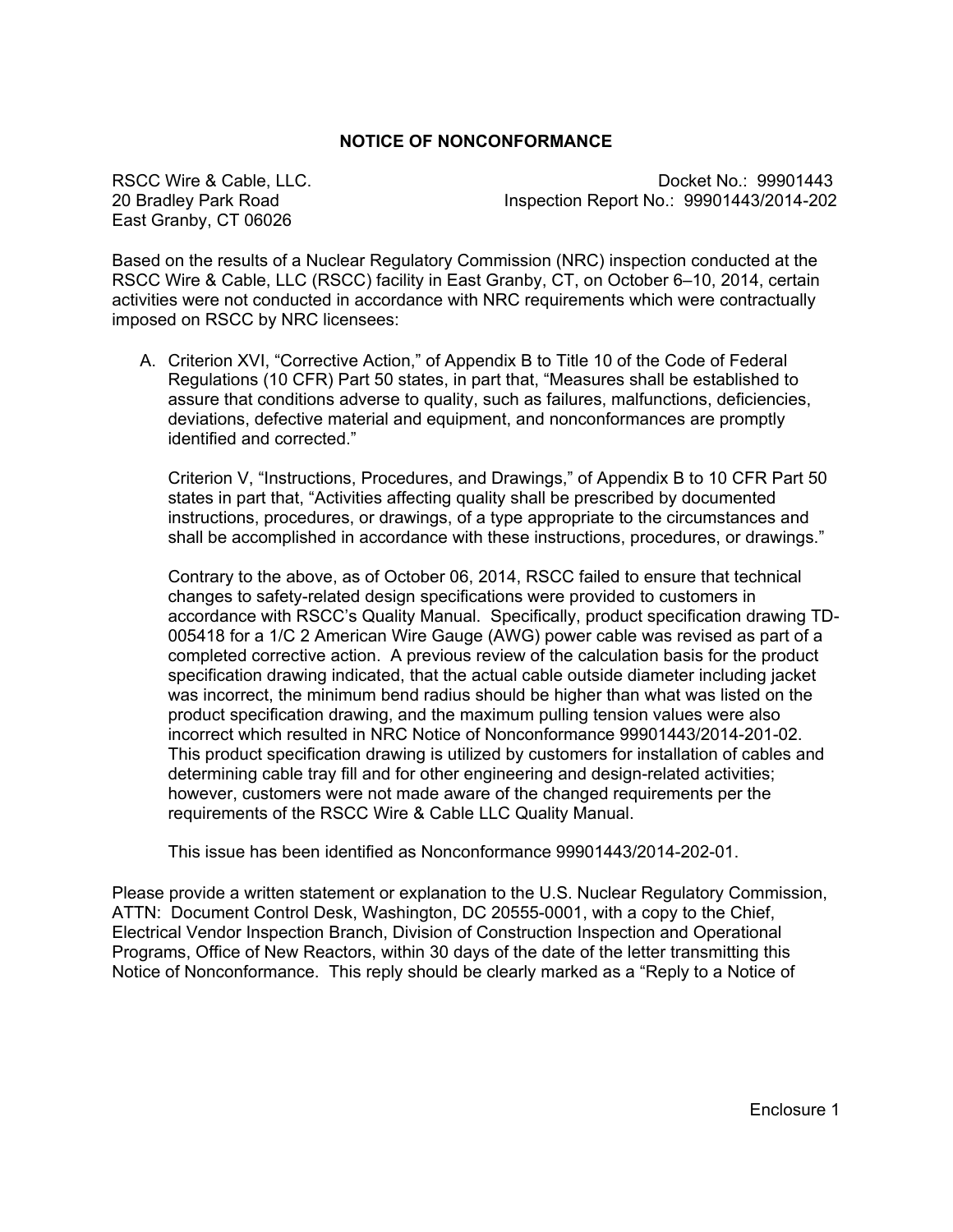Nonconformance" and should include for each noncompliance: (1) the reason for the noncompliance, or if contested, the basis for disputing the noncompliance; (2) the corrective steps that have been taken and the results achieved; (3) the corrective steps that will be taken to avoid noncompliances; and (4) the date when your corrective action will be completed. Where good cause is shown, consideration will be given to extending the response time.

Because your response will be made available electronically for public inspection in the NRC Public Document Room or through the NRC's Agencywide Documents Access and Management System (ADAMS), accessible from the NRC Web site at http://www.nrc.gov/reading-rm/adams.html, to the extent possible, it should not include any personal privacy, proprietary, or safeguards Information so that it can be made available to the public without redaction. If personal privacy or proprietary information is necessary to provide an acceptable response, then please provide a bracketed copy of your response that identifies the information that should be protected and a redacted copy of your response that deletes such information. If you request withholding of such material, you must specifically identify the portions of your response that you seek to have withheld and provide in detail the bases for your claim of withholding (e.g., explain why the disclosure of information will create an unwarranted invasion of personal privacy or provide the information required by 10 CFR 2.390(b) to support a request for withholding confidential commercial or financial information). If safeguards information is necessary to provide an acceptable response, please provide the level of protection described in 10 CFR 73.21.

Dated this the 10th day of November 2014.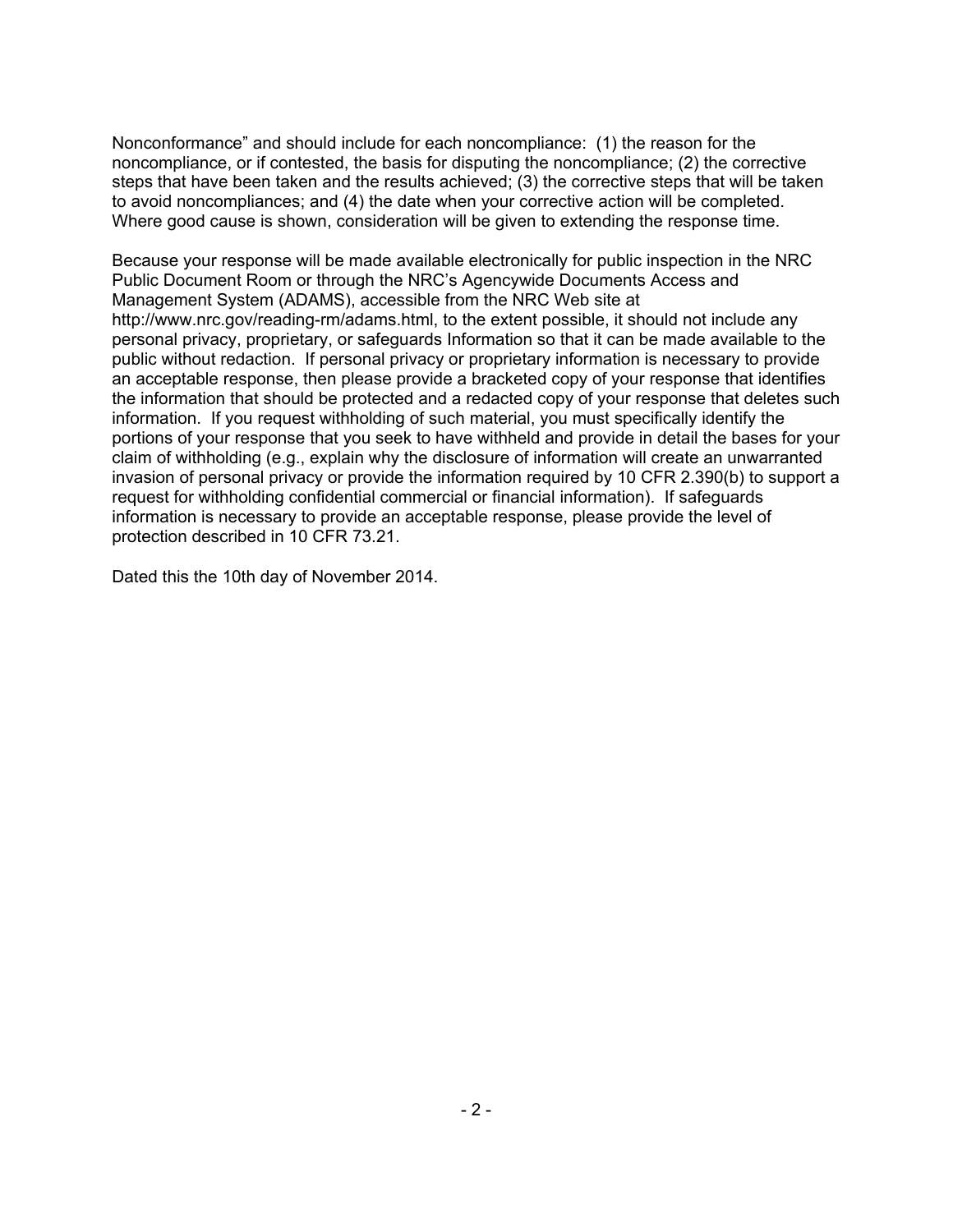#### **U.S. NUCLEAR REGULATORY COMMISSION OFFICE OF NEW REACTORS DIVISION OF CONSTRUCTION INSPECTION AND OPERATIONAL PROGRAMS VENDOR INSPECTION REPORT**

| Docket No.:              | 99901443                                                                                                                                                                   |
|--------------------------|----------------------------------------------------------------------------------------------------------------------------------------------------------------------------|
| Report No.:              | 99901443/2014-202                                                                                                                                                          |
| Vendor:                  | RSCC Wire & Cable LLC<br>20 Bradley Park Road<br>East Granby, CT 06026                                                                                                     |
| Vendor Contact:          | Mr. Mike Mennone, VP and General Manager<br>mmennone@r-scc.com                                                                                                             |
| Background:              | RSCC Wire & Cable, located at 20 Bradley Park Road, East<br>Granby, CT, provides Class 1E cables and commercial-grade<br>dedication services to U.S. nuclear power plants. |
| <b>Inspection Dates:</b> | October 6-10, 2014                                                                                                                                                         |
| Inspection Team Leader:  | Eugene Huang, NRO/DCIP/EVIB                                                                                                                                                |
| NRC inspection team:     | Stacy Smith, NRO/DCIP/EVIB<br>Annie Ramirez, NRO/DCIP/EVIB<br>Sheila Ray, NRR/DE/EEEB<br>Denise Terry-Ward, RII<br>Sungho Yang, KINS/QAD<br>Hong-Seok Jang, KINS/I&CD      |
| Approved by:             | Richard A. Rasmussen, Chief<br><b>Electrical Vendor Inspection Branch</b><br>Division of Construction Inspection and Operational Programs<br><b>Office of New Reactors</b> |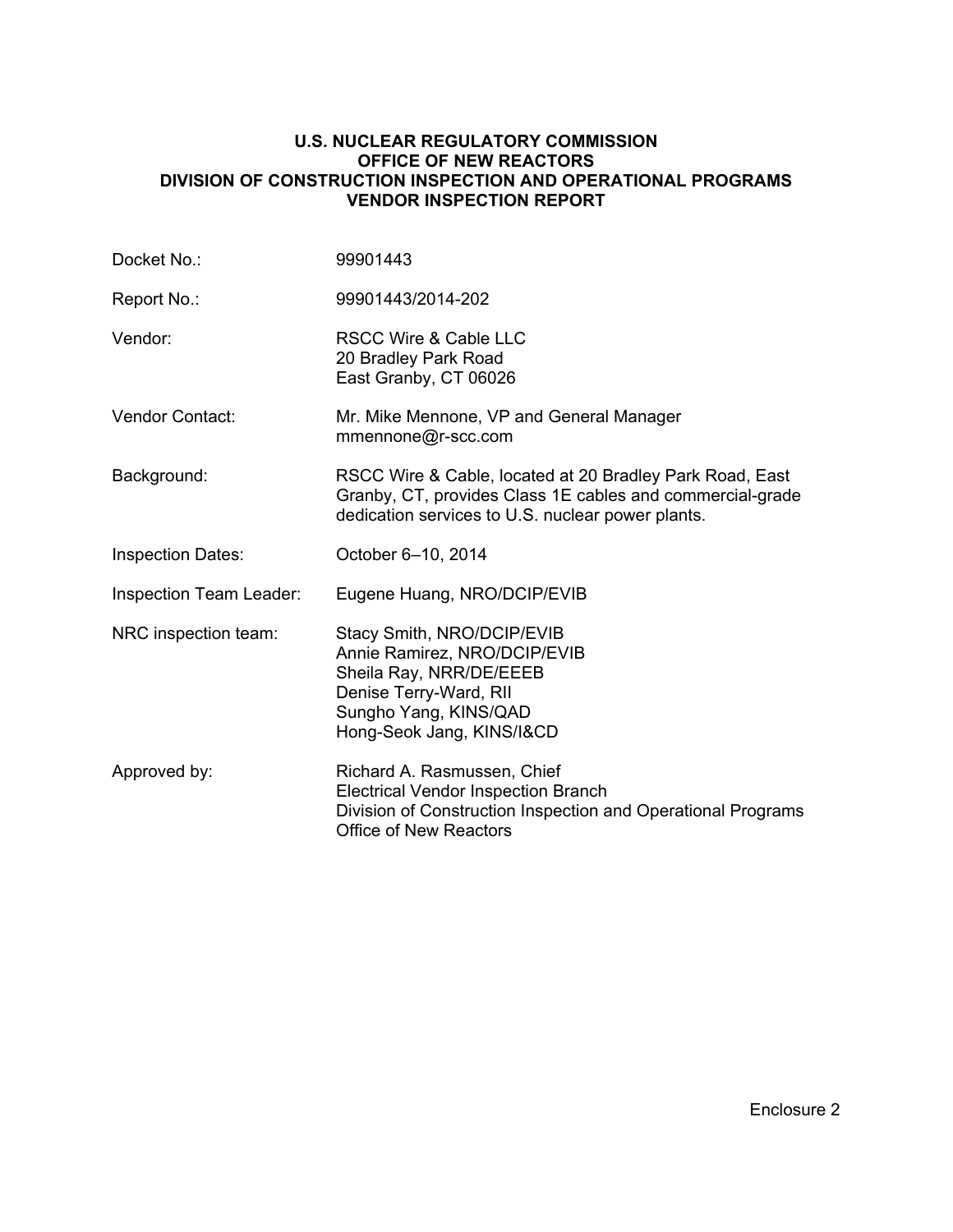# **EXECUTIVE SUMMARY**

### RSCC Wire & Cable, LLC 99901443/2014-202

The U.S. Nuclear Regulatory Commission (NRC) conducted this vendor inspection to verify that RSCC Wire & Cable, LLC (hereafter referred to as RSCC), implemented an adequate (QA) program that complies with the requirements of Appendix B, "Quality Assurance Criteria for Nuclear Power Plants and Fuel Reprocessing Plants," to Title 10 of the *Code of Federal Regulations* (10 CFR) Part 50, "Domestic Licensing of Production and Utilization Facilities," and 10 CFR Part 21, "Reporting of Defects and Noncompliance." This inspection specifically evaluated RSCC's design, production, and testing of safety-related cables. The NRC inspection team reviewed the procurement, design, equipment qualification, inspection and testing of RSCC's cable manufacturing process. The NRC conducted this inspection at RSCC's facility in East Granby, CT.

The following regulations served as the bases for this NRC inspection:

- Appendix B to 10 CFR Part 50
- 10 CFR Part 21

The NRC inspection team used Inspection Procedure (IP) 43003, "Reactive Inspections of Nuclear Vendors," dated October 13, 2013, IP 43002, "Routine Inspections of Nuclear Vendors," dated July 15, 2013, and IP 36100, "Inspection of 10 CFR Part 21 and Programs for Reporting Defects and Noncompliance," dated February 13, 2012.

The information below summarizes the results of this inspection.

## 10 CFR Part 21

The NRC inspection team determined that the implementation of RSCC's program for 10 CFR Part 21 was consistent with the regulatory requirements of 10 CFR Part 21. No findings of significance were identified.

#### Qualification/Design Control

The NRC inspection team determined that the implementation of RSCC's program for design and qualification was consistent with the regulatory requirements Criterion III, "Design Control," and Criterion XI, "Test Control," of Appendix B to 10 CFR Part 50. No findings of significance were identified.

#### Procurement Document Control and Oversight of Contracted Activities

The NRC inspection team determined that the implementation of RSCC's programs for procurement document control and oversight of contracted activities was consistent with the regulatory requirements of Criterion VII, "Control of Purchased Material, Equipment, and Services," of Appendix B to 10 CFR Part 50. No findings of significance were identified.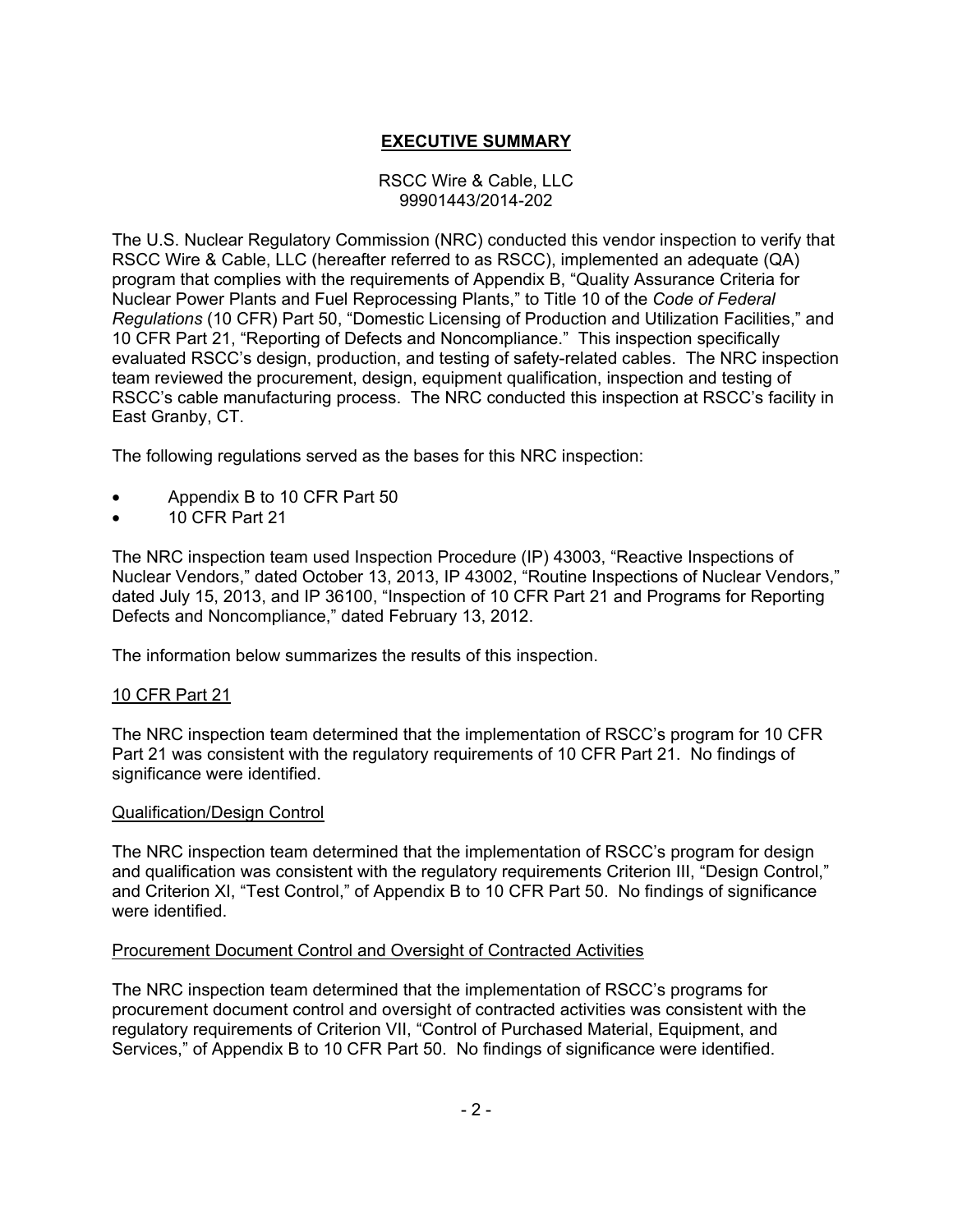## Manufacturing Process

The NRC inspection team determined that the implementation of RSCC's programs for the assembly, inspection, testing, and commercial-grade dedication activities was consistent with the regulatory requirements of Criterion III, "Design Control," Criterion IV, "Procurement Document Control," Criterion VII, "Control of Purchased Material, Equipment, and Services," Criterion X, "Inspection," and Criterion XI, "Test Control," of Appendix B to 10 CFR Part 50. No findings of significance were identified.

## Inspection and Test Control

The NRC inspection team determined that the implementation of RSCC's programs for testing and inspection was consistent with the regulatory requirements of Criterion X, "Inspections," and Criterion XI, "Test Control," of Appendix B to 10 CFR Part 50. No findings of significance were identified.

### Nonconformance Program

The NRC inspection team determined that the implementation of RSCC's program that documents and evaluates nonconformances was consistent with the regulatory requirements of Criterion XV, "Nonconforming Materials, Parts, or Components," of Appendix B to 10 CFR Part 50. No findings of significance were identified.

### Corrective Action Program

The NRC inspection team determined that RSCC has not established a program that adequately implements the requirements of Criterion XVI, "Corrective Action," of Appendix B to 10 CFR Part 50. The NRC inspection team issued Nonconformance 99901443/2014-202-01, for RSCC's failure to ensure that technical changes to safety-related design specifications were provided to customers in accordance with RSCC's Quality Manual in addition to the other corrective actions that were taken to address NRC's Notice of Nonconformance 99901443/2014-201-02. Additionally, the NRC inspection team identified unresolved item (URI) 99901442/2014-202-02 pending RSCC's evaluation of other customers that may have been affected by a missed shield discontinuity test.

#### Quality Assurance Records

The NRC inspection team determined that the implementation of RSCC's program that documents and controls quality assurance records was consistent with the regulatory requirements of Criterion XVII, "Quality Assurance Records," of Appendix B to 10 CFR Part 50. No findings of significance were identified.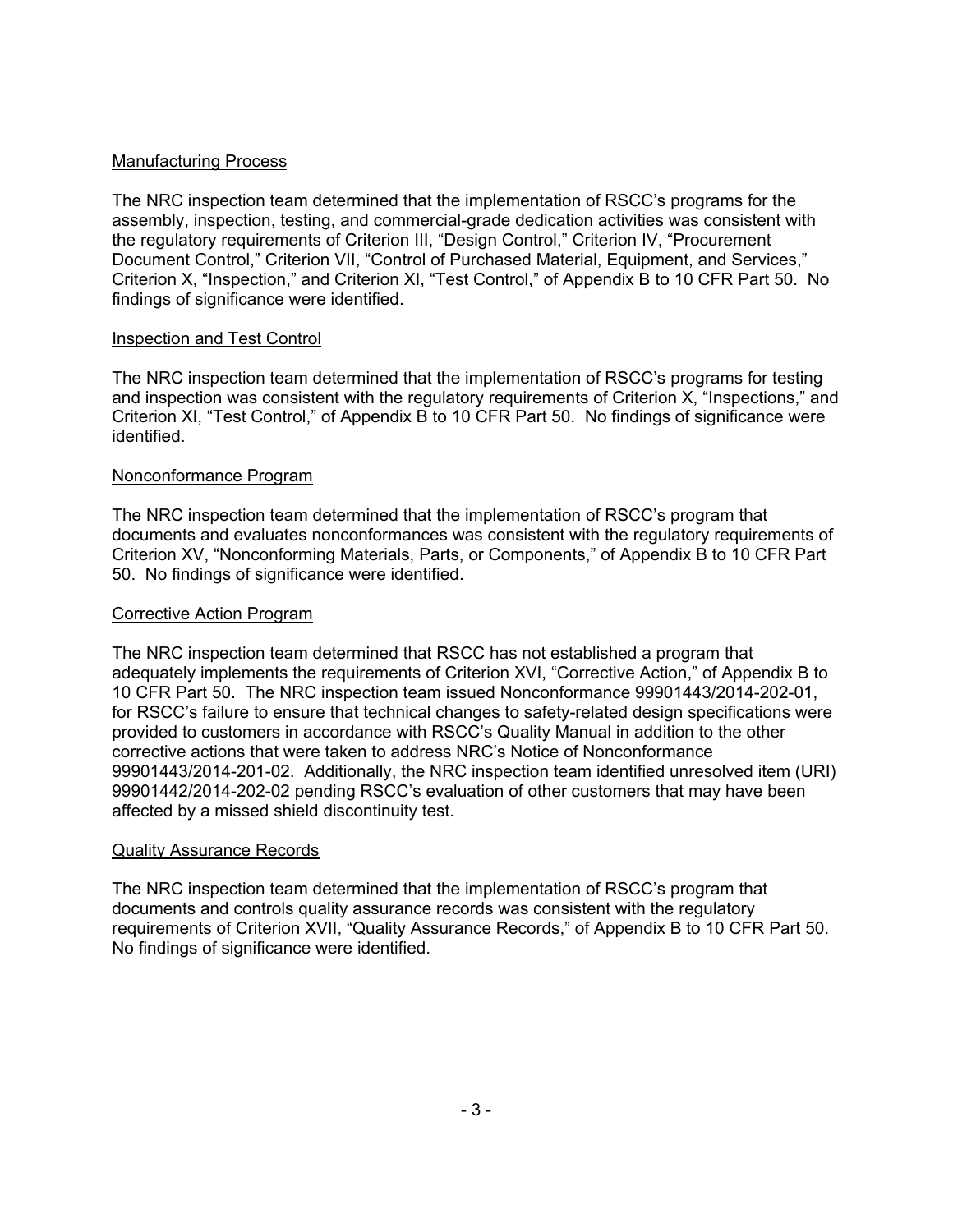# **REPORT DETAILS**

# **1. 10 CFR Part 21**

### a. Inspection Scope

The NRC inspection team reviewed RSCC's policies and implementing procedures that govern its Title 10 of the *Code of Federal Regulations* (10 CFR) Part 21 program to verify compliance with the requirements of 10 CFR Part 21, "Reporting of Defects and Noncompliance." Specifically, the NRC inspection team reviewed RSCC's 10 CFR 21 procedure which describes the authorities and responsibilities for evaluating and reporting defects and noncompliance.

The NRC inspection team reviewed Part 21 evaluations associated with previous NRC inspection report (IR) 99901443/2014-201 (ML14259A306). In addition, the team reviewed the evaluation of customer complaints and returns and corrective action request (CAR) reports generated from the previous NRC inspection to ensure deviations were being evaluated appropriately.

The attachment to this inspection report lists the individuals interviewed and documents reviewed by the NRC inspection team.

b. Observations and Findings

No findings of significance were identified.

c. Conclusions

The NRC inspection team determined that the implementation of RSCC's program for 10 CFR Part 21 was consistent with the regulatory requirements of 10 CFR Part 21. No findings of significance were identified.

## **2. Qualification and Design Control**

#### a. Inspection Scope

The NRC inspection team reviewed RSCC's policies and procedures for safety-related cable design control and qualification to verify compliance with Criterion III, "Design Control," and Criterion XI, "Test Control," of Appendix B to 10 CFR Part 50. The NRC inspection team evaluated RSCC's design change control process and procedures established in RSCC's Quality Assurance Manual (QAM).

The NRC inspection team evaluated the adequacy of equipment qualification procedures for environmental qualification. Specifically, the NRC inspection team evaluated the autoclave LOCA chamber, technical procedures and instrumentation, and qualification reports to verify consistency with technical requirements and Institute of Electrical and Electronics Engineers (IEEE) standards.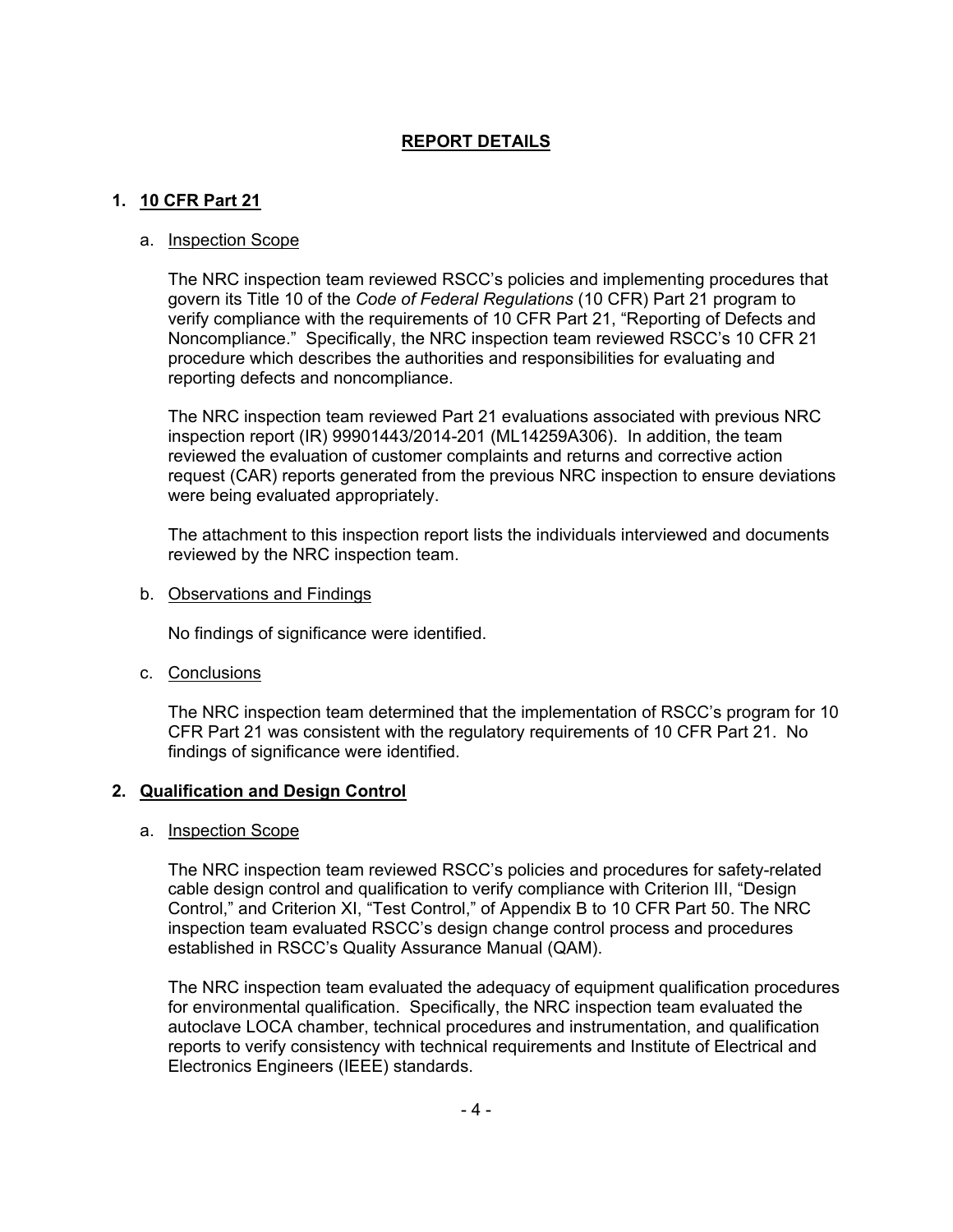The attachment to this inspection report lists the individuals interviewed and documents reviewed by the NRC inspection team.

### b. Observations and Findings

No findings of significance were identified.

### c. Conclusions

The NRC inspection team determined that the implementation of RSCC's program for design and qualification was consistent with the regulatory requirements Criterion III, "Design Control," and Criterion XI, "Test Control," of Appendix B to 10 CFR Part 50. No findings of significance were identified.

## **3. Procurement Document Control and Oversight of Contracted Activities**

### a. Inspection Scope

The NRC inspection team reviewed RSCC's policies and implementing procedures that govern the implementation of RSCC oversight of contracted activities to verify compliance with Criterion IV, "Procurement Document Control," and Criterion VII, "Control of Purchased Material, Equipment, and Services," of Appendix B to 10 CFR Part 50. Specifically, the NRC inspection team verified that applicable quality requirements, including technical, regulatory, and reporting requirements, were specified in the procurement documents reviewed and extended to lower-tier suppliers when necessary. Additionally, the NRC inspection team reviewed the procedures and implementation to select and qualify vendors supplying basic components and services, through a sample of certificates of calibrations, audits, surveys, and receiving inspections.

The attachment to this inspection report lists the individuals interviewed and documents reviewed by the NRC inspection team.

#### b. Observations and Findings

No findings of significance were identified.

c. Conclusions

The NRC inspection team determined that the implementation of RSCC's programs for governing the supplier approval process to verify compliance was consistent with the requirements of Criterion IV, "Procurement Document Control," and Criterion VII, "Control of Purchased Material, Equipment, and Services," of Appendix B to 10 CFR Part 50. No findings of significance were identified.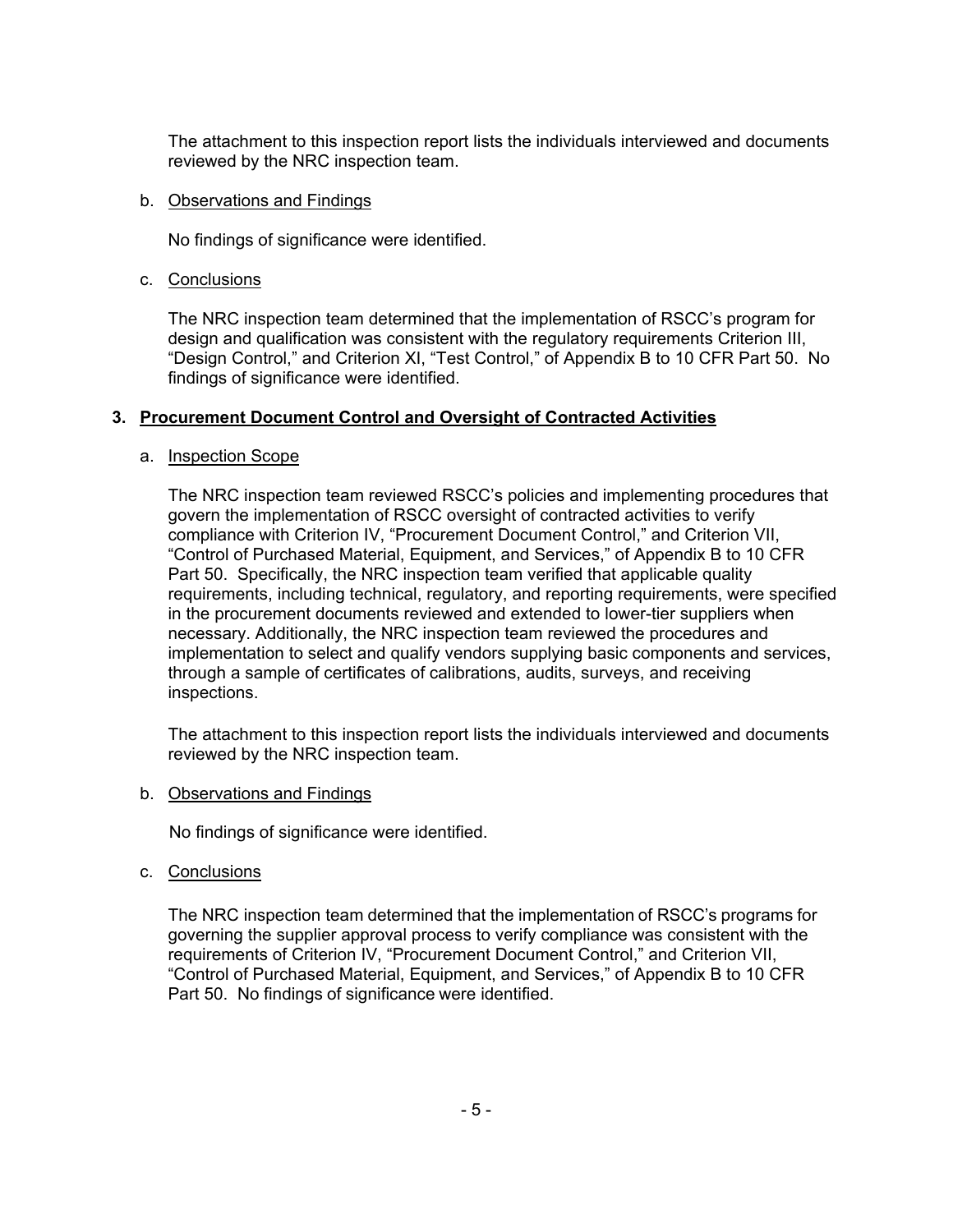## **4. Manufacturing Process**

### a. Inspection Scope

The NRC inspection team reviewed RSCC's policies and procedures governing the implementation of its commercial-grade dedication program to verify compliance with Criterion III, "Design Control," Criterion IV, "Procurement Document Control," Criterion VII, "Control of Purchased Material, Equipment, and Services," Criterion X, "Inspection," and Criterion XI, "Test Control," of Appendix B to 10 CFR Part 50.

The NRC inspection team observed activities related to the manufacture of safety-related cables to ensure personnel were trained, that procedures were available, and that the proper in-process inspections took place. RSCC specification and process engineers were interviewed to verify that manufacturing instructions and procedures were in agreement with activities performed by the operators.

The attachment to this inspection report lists the individuals interviewed and documents reviewed by the NRC inspection team.

### b. Observations and Findings

No findings of significance were identified.

## c. Conclusions

The NRC inspection team determined that the implementation of RSCC's programs for the assembly, inspection, testing, and commercial-grade dedication activities was consistent with the regulatory requirements of Criterion III, "Design Control," Criterion IV, "Procurement Document Control," Criterion VII, "Control of Purchased Material, Equipment, and Services," Criterion X, "Inspection," and Criterion XI, "Test Control," of Appendix B to 10 CFR Part 50. No findings of significance were identified.

## **5. Inspection and Test Control**

## a. Inspection Scope

The NRC inspection team reviewed RSCC's policies and implementing procedures in compliance with the regulatory requirements of Criterion X, "Inspection," and Criterion XI, "Test Control," of Appendix B to 10 CFR Part 50. Specifically, the NRC inspection team witnessed and reviewed a final inspection and electrical testing and verified that adequate travelers documents, checklists, and testing procedures were implemented correctly. Specifically, for the electrical tests, the NRC inspection team witnessed conductor resistance, voltage, and insulation resistance tests. The NRC inspection team also verified that persons performing the final inspection and electrical testing were qualified and the inspection results, including deviations, were properly documented. The NRC inspection team verified the instruments used in the electrical tests and final inspection were calibrated. In addition, the NRC inspection team discussed the processes with RSCC's management and technical staff.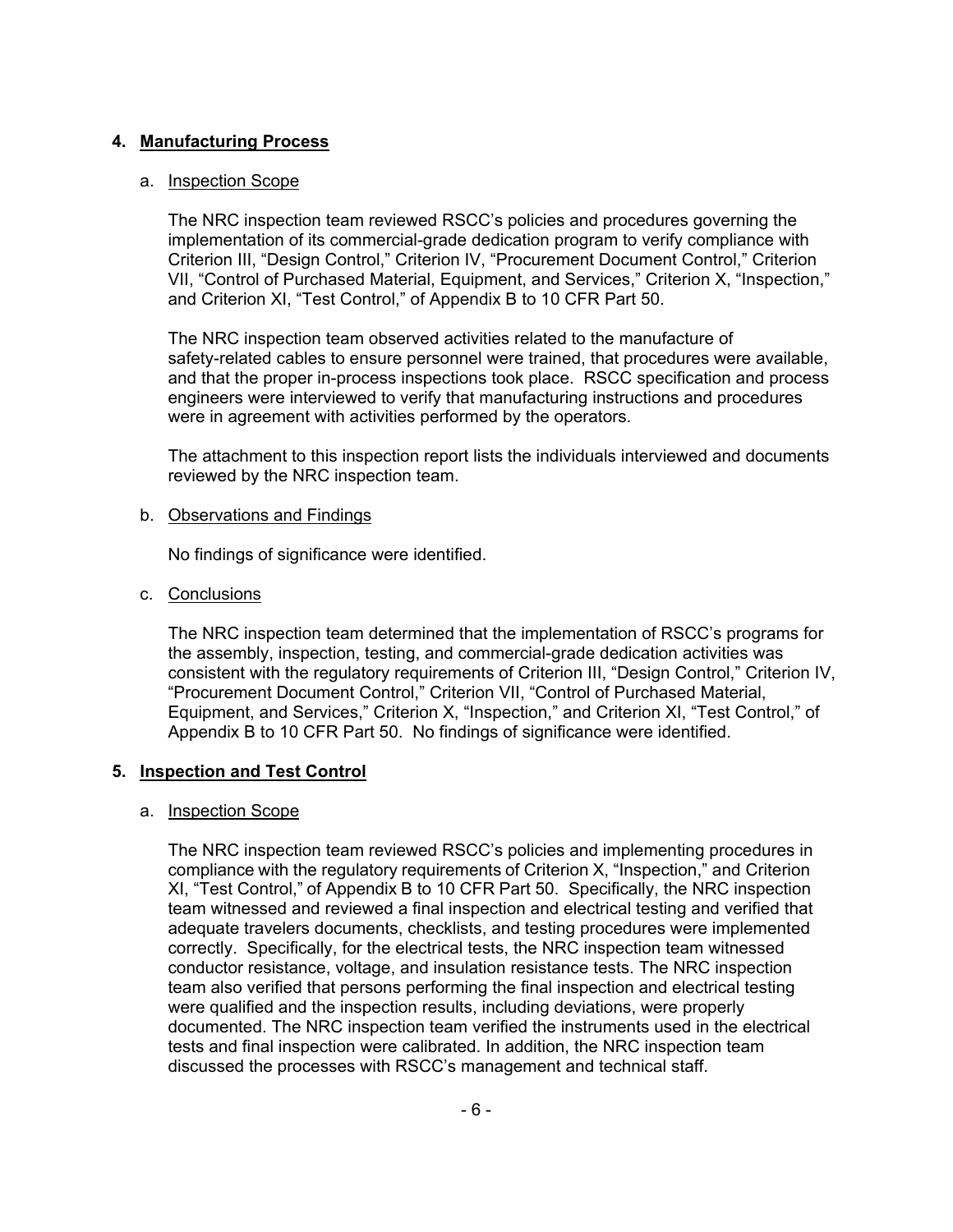The attachment to this inspection report lists the individuals interviewed and documents reviewed by the NRC inspection team.

#### b. Observations and Findings

No findings of significance were identified.

## c. Conclusions

The NRC inspection team determined that the implementation of RSCC's programs for testing and inspection was consistent with the regulatory requirements of Criterion X, "Inspections," and Criterion XI, "Test Control," of Appendix B to 10 CFR Part 50. No findings of significance were identified.

### **6. Nonconformances**

### a. Inspection Scope

The NRC inspection team reviewed policies, implementing procedures, and records that governed the control of nonconforming materials, parts, and components to verify compliance with Criterion XV, "Nonconforming Materials, Parts, or Components," of Appendix B to 10 CFR Part 50. The NRC inspection team reviewed the RSCC Wire & Cable LLC Quality Manual, which contain RSCC overall quality policies, to ensure it addressed the regulatory requirements for nonconforming items.

The NRC inspection team observed final QC inspection of cables to ensure RSCC requirements were being implemented. The NRC inspection team verified that RSCC's procedures address the requirement that nonconforming material, parts, or components shall be identified and segregated if appropriate, and verified the implementation of this requirement through walkdown of the shop area.

The attachment to this inspection report lists the individuals interviewed and documents reviewed by the NRC inspection team.

## b. Observations and Findings

No findings of significance were identified.

#### c. Conclusions

The NRC inspection team determined that the implementation of RSCC's program that documents and evaluates nonconformances was consistent with the regulatory requirements of Criterion XV, "Nonconforming Materials, Parts, of Components," of Appendix B to 10 CFR Part 50. No findings of significance were identified.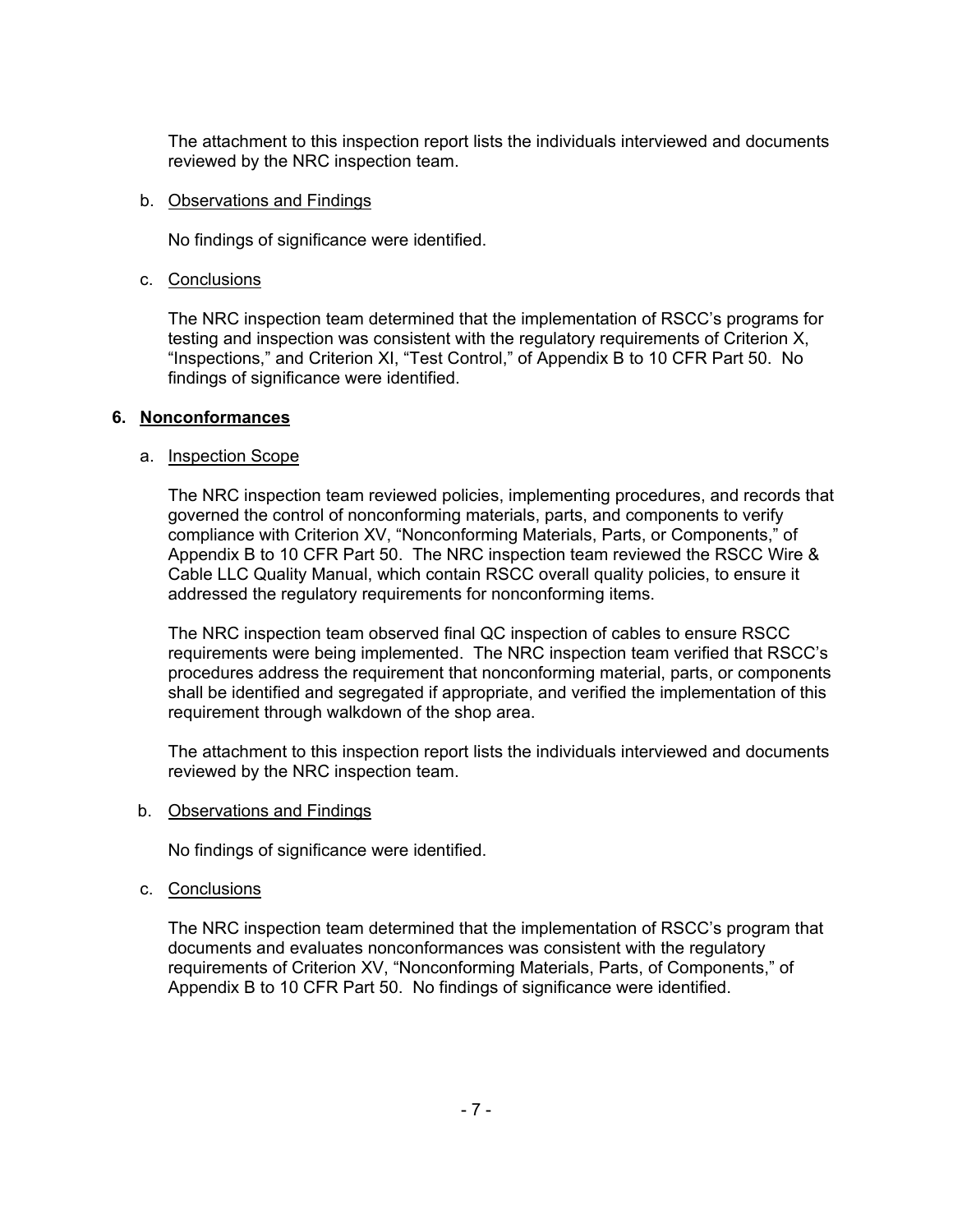## **7. Corrective Actions**

### a. Inspection Scope

The NRC inspection team reviewed policies, implementing procedures, and records that govern corrective actions to verify compliance with Criterion XVI, "Corrective Action," of Appendix B to 10 CFR Part 50. Specifically the NRC inspection team reviewed standard procedure 071SP008, "Corrective Action," Revision 10, dated November 4, 2014, to ensure that it implemented the regulatory requirements. The NRC inspection team reviewed other processes at RSCC that could identify a condition adverse to quality, such as customer complaints, to see how they interfaced with the corrective action process. In addition, the NRC inspection team reviewed corrective actions associated with previous NRC IR 99901443/2014-201.

The attachment to this inspection report lists the individuals interviewed and documents reviewed by the NRC inspection team.

### b. Observations and Findings

The NRC inspection team reviewed CAR No. 14-080 which was created to address issues identified in Nonconformance 99901443/2014-201-02. Product specification drawing TD-005418, revision 3 and Technical Data Sheet # E-2412, revision 1 were determined to still have discrepancies upon discussing with the RSCC staff. The new specification drawing and data sheet listed a maximum pulling tension, basket in pounds of 59 lbs compared to the original value of 529 lbs. However, upon NRC review, it was determined that 59 lbs was also incorrect and RSCC consequently issued revision 4 to product specification drawing TD-005418 to update the value to 531 lbs. A previous review of the calculation basis for the product specification drawing indicated, that the actual cable outside diameter including jacket was incorrect, the minimum bend radius should be higher than what was listed on the product specification drawing, and the maximum pulling tension values were also incorrect.

Per RSCC's Quality Manual, section 7.2.2 "Review of Requirements Related to the product" RSCC should have notified applicable customers of the specification changes as part of their corrective actions. However, RSCC corrected the specification drawing and did not notify the applicable customers. This product specification drawing is utilized by customers for installation of cables and determining cable tray fill and for other engineering and design-related activities. RSCC failed to ensure that technical changes to safety-related design specifications were provided to customers in accordance with their Quality Manual in addition to the other corrective actions that were taken to address NON 99901443/2014-201-02.

This issue has been identified as Nonconformance 99901443/2014-202-01.

Additionally, the NRC inspection team reviewed CAR 14-074, dated March 21, 2014. The CAR documented that Korea Hydro and Nuclear Power Co., Ltd. (KHNP) required a shield discontinuity test per the ICEA S-73-532 standard in their procurement specification. RSCC did not perform this test before shipping it to KHNP. KHNP subsequently rejected the shipment upon receipt inspection. RSCC, as part of their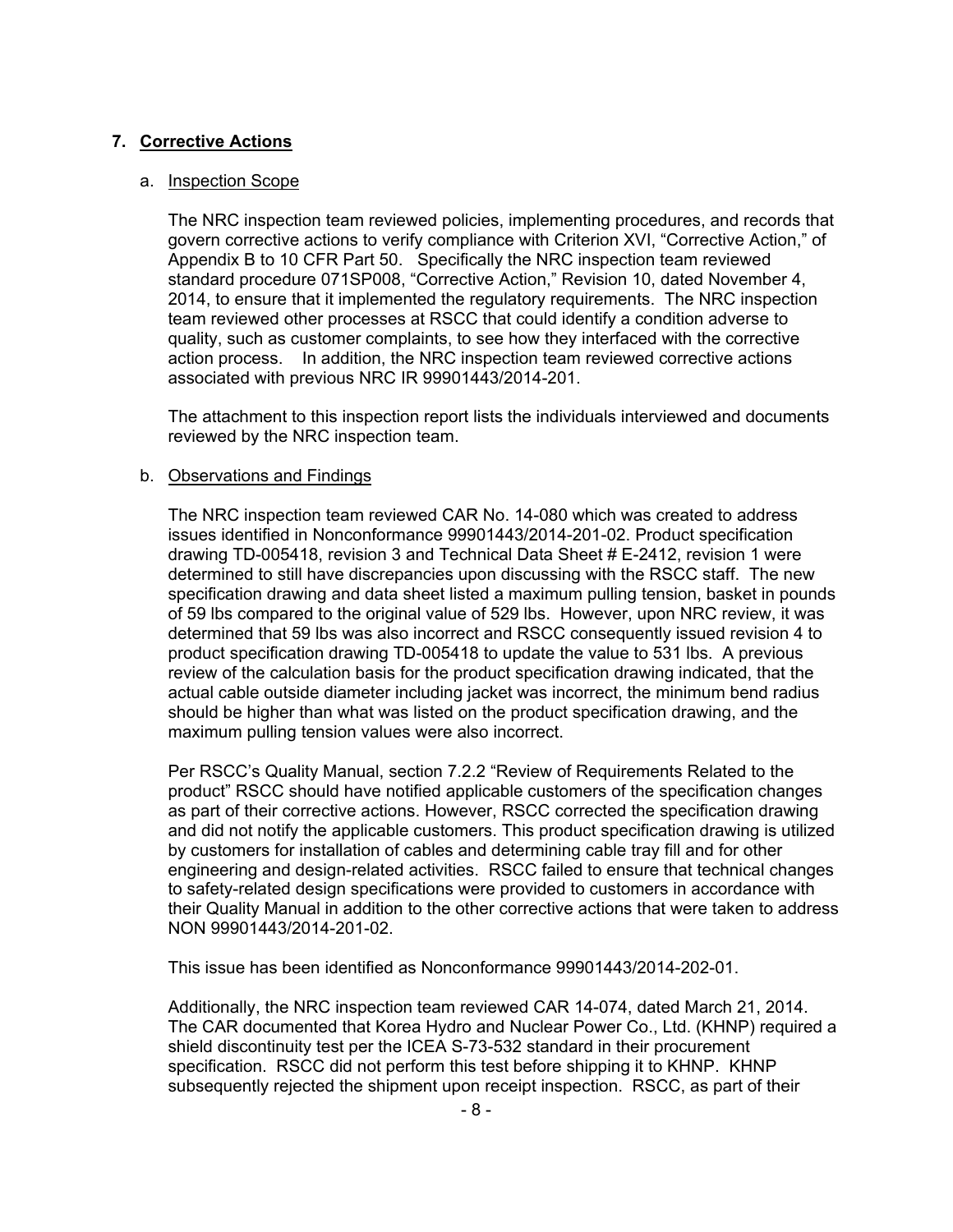corrective actions, updated their applicable work instructions to perform the shield discontinuity test if required by the customer. However, RSCC did not evaluate to see if there were any other customers that may have also required this test which was also missed by RSCC. The NRC inspection team will need to review RSCC's evaluation to determine if a nonconformance has occurred. This issue is categorized as an Unresolved Item (URI).

This issue has been identified as URI 99901442/2014-202-02.

## c. Conclusions

The NRC inspection team determined that RSCC has not established a program that adequately implements the requirements of Criterion XVI, "Corrective Action," of Appendix B to 10 CFR Part 50. The NRC inspection team issued Nonconformance 99901443/2014-202-01, for RSCC's failure to ensure that technical changes to safetyrelated design specifications were provided to customers in accordance with RSCC's Quality Manual in addition to the other corrective actions that were taken to address NRC's Notice of Nonconformance 99901443/2014-201-02. Additionally, the NRC inspection team identified unresolved item (URI) 99901442/2014-202-02 pending RSCC's evaluation of other customers that may have been affected by a missed shield discontinuity test.

## **8. Quality Assurance Records**

## a. Inspection Scope

The NRC inspection team reviewed policies, implementing procedures, and records that govern quality assurance records to verify compliance with Criterion XVII, "Quality Assurance Records," of Appendix B to 10 CFR Part 50. The NRC inspection team reviewed the RSCC Wire & Cable LLC Quality Manual, which contain RSCC overall quality policies, to ensure it addressed the regulatory requirements for quality assurance records.

The attachment to this inspection report lists the individuals interviewed and documents reviewed by the NRC inspection team.

## b. Observations and Findings

No findings of significance were identified.

## c. Conclusions

The NRC inspection team determined that the implementation of RSCC's program that documents and controls quality assurance records was consistent with the regulatory requirements of Criterion XVII, "Quality Assurance Records," of Appendix B to 10 CFR Part 50. No findings of significance were identified.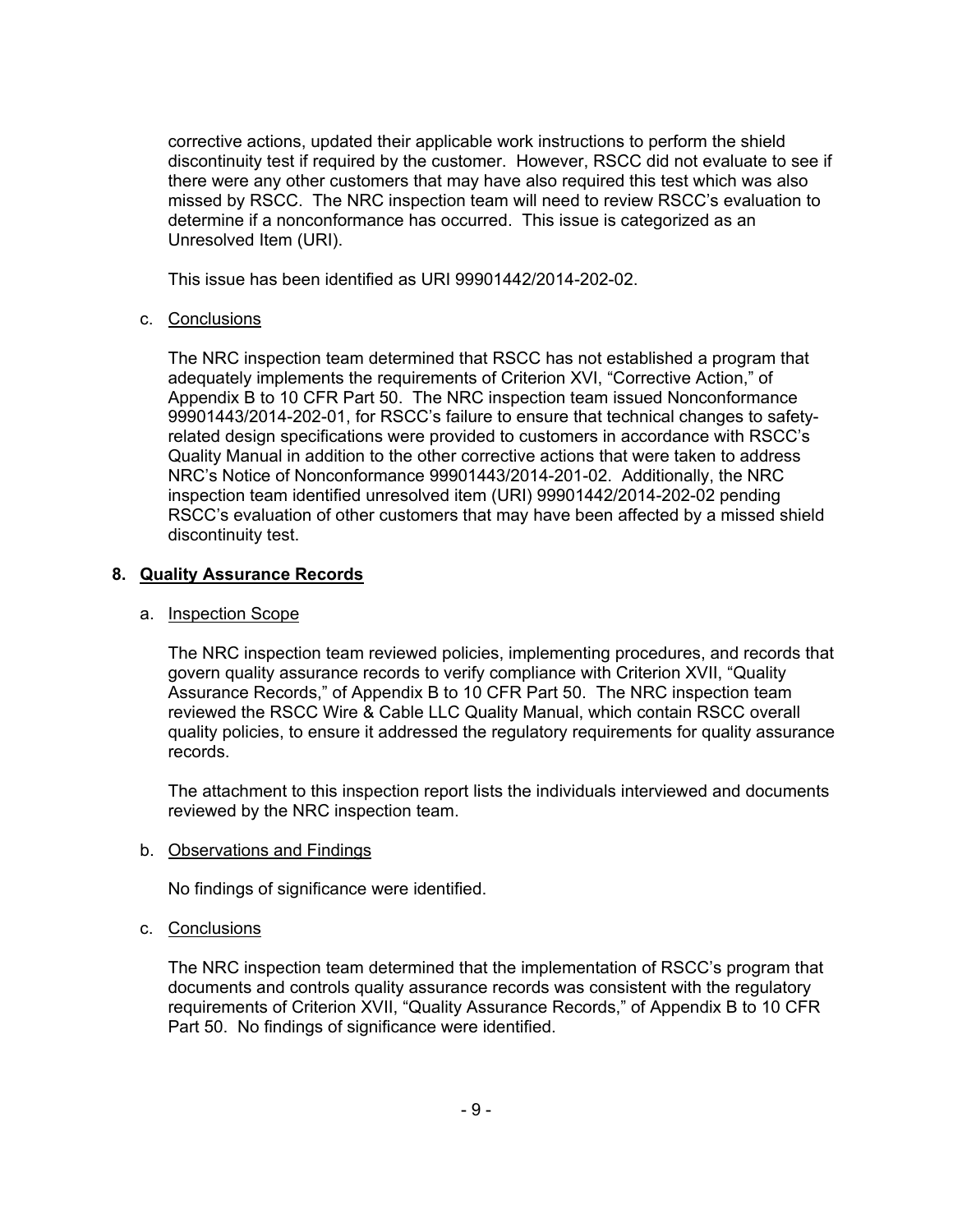# **9. Entrance and Exit Meetings**

On October 6, 2014, the NRC inspection team presented the inspection scope during an entrance meeting with Mr. Mike Mennone, VP & General Manager of the Utility Division, and other RSCC personnel. On October 10, 2014, the NRC inspection team presented the inspection results during an exit meeting with Mr. Mike Mennone, VP & General Manager of the Utility Division, and other RSCC personnel.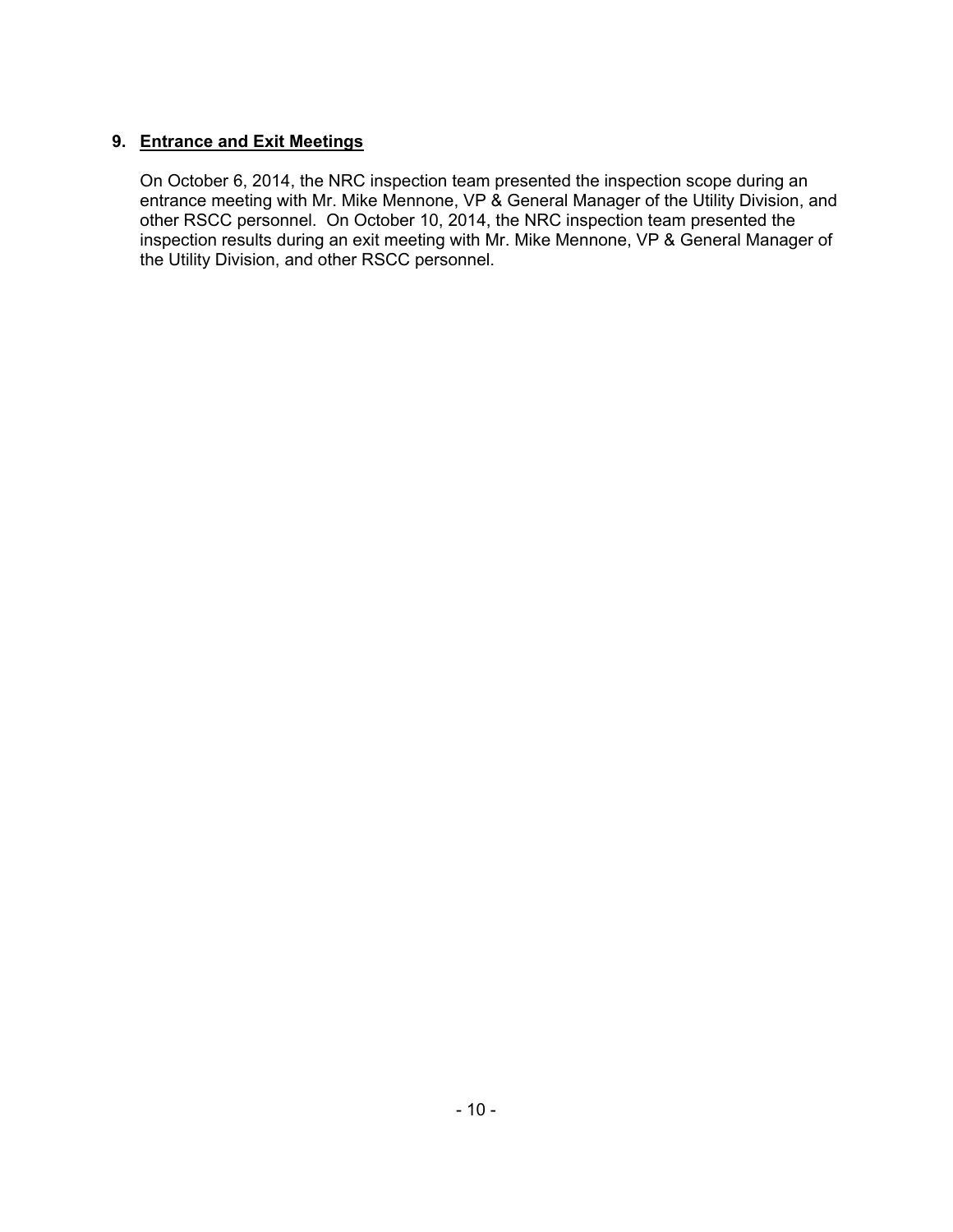# **ATTACHMENT**

# **1. PERSONS CONTACTED AND NRC STAFF INVOLVED**

| Name          | <b>Title</b>                       | Affiliation | Entrance     | Exit         | Interviewed  |
|---------------|------------------------------------|-------------|--------------|--------------|--------------|
| M. Mennone    | <b>VP/GM Utility</b>               | <b>RSCC</b> | X            | X            |              |
| D. Murphy     | Director of QA                     | <b>RSCC</b> | $\mathsf{X}$ | $\mathsf{X}$ | $\mathsf{X}$ |
| E. Rasmussen  | Director of<br>Engineering         | <b>RSCC</b> |              | X            | X            |
| R. Jendza     | Quality Manager-<br><b>Utility</b> | <b>RSCC</b> |              |              | $\mathsf{X}$ |
| J. Mastalerz  | QA Manager                         | <b>RSCC</b> |              |              | X            |
| L. Suarez     | Technician                         | <b>RSCC</b> |              |              | $\mathsf{X}$ |
| J. Taylor     | QC Lead Auditor                    | <b>RSCC</b> |              |              | X            |
| C. Connell    | <b>Quality Lab</b><br>Supervisor   | <b>RSCC</b> |              |              | $\mathsf{X}$ |
| C. Lissabet   | Laboratory<br>Technician           | <b>RSCC</b> |              |              | $\mathsf{X}$ |
| A. Espvik     | Process Engineer                   | <b>RSCC</b> |              |              | X            |
| E. Huang      | <b>Inspection Team</b><br>Leader   | <b>NRC</b>  | X            | X            |              |
| A. Ramirez    | <b>Inspection Team</b><br>Member   | <b>NRC</b>  | X            | X            |              |
| S. Smith      | <b>Inspection Team</b><br>Member   | <b>NRC</b>  | X            | X            |              |
| D. Terry-Ward | Inspection Team<br>Member          | <b>NRC</b>  | X            | X            |              |
| S. Ray        | <b>Inspection Team</b><br>Member   | <b>NRC</b>  | X            | X            |              |
| S. Yang       | <b>Inspection Team</b><br>Member   | <b>KINS</b> | X            | X            |              |
| H. Jang       | <b>Inspection Team</b><br>Member   | <b>KINS</b> | X            | X            |              |
| E. Roach      | <b>Branch Chief</b>                | <b>NRC</b>  | X            |              |              |
| R. Rasmussen  | <b>Branch Chief</b>                | <b>NRC</b>  |              | X            |              |

# **2. INSPECTION PROCEDURES USED:**

IP 43003, "Reactive Inspections of Nuclear Vendors"

IP 43002, "Routine Inspections of Nuclear Vendors"

IP 36100, "Inspection of 10 CFR Part 21 and Programs for Reporting Defects and Noncompliance"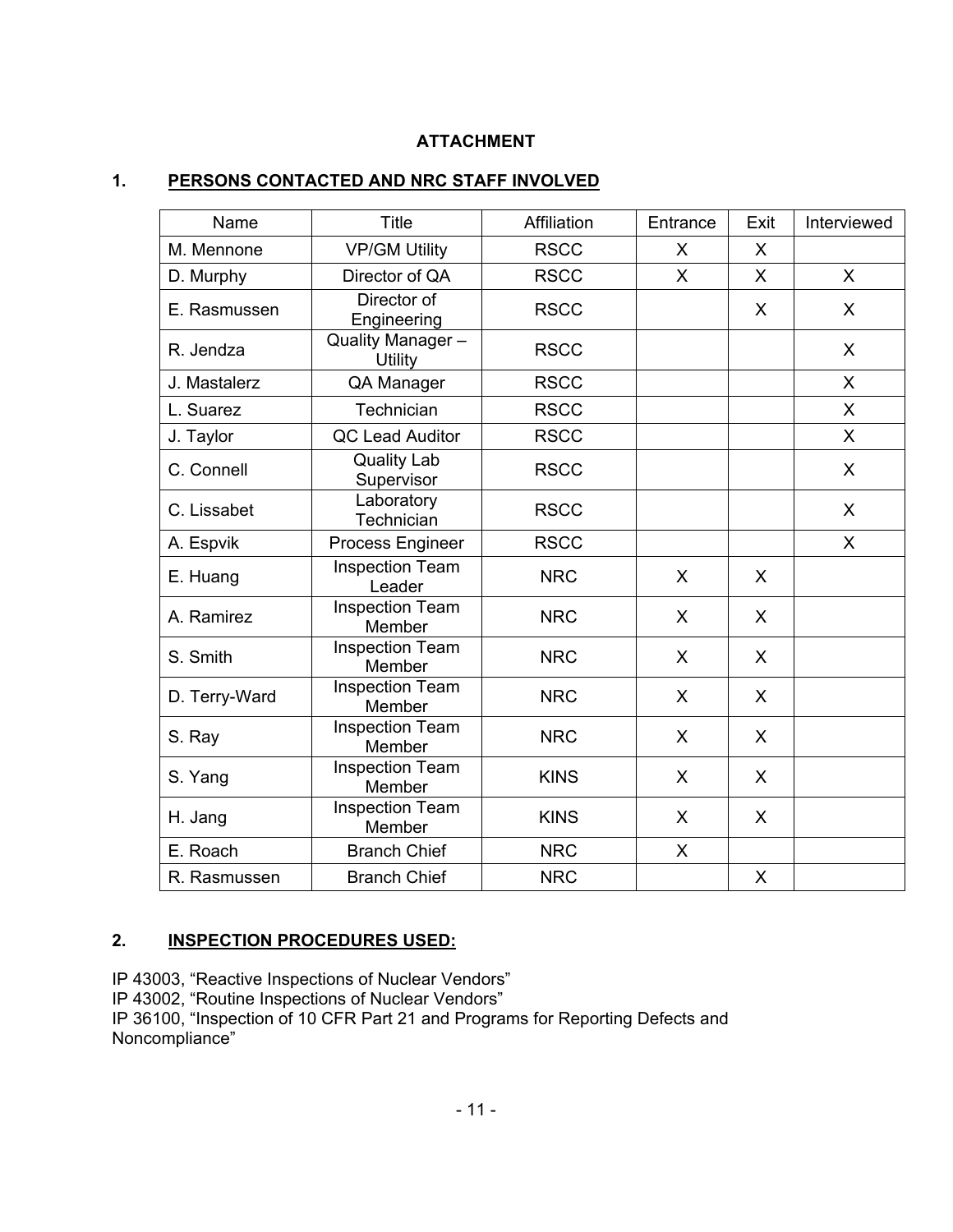# **3. ITEMS OPENED, CLOSED, AND DISCUSSED:**

| Item Number                                                                                  | Status                                         | Type                                    | Description                                                      |
|----------------------------------------------------------------------------------------------|------------------------------------------------|-----------------------------------------|------------------------------------------------------------------|
| 99901443/2014-201-01<br>99901443/2014-201-02<br>99901443/2014-202-01<br>99901443/2014-202-02 | <b>CLOSED</b><br>CLOSED<br><b>OPFN</b><br>OPFN | NON.<br><b>NON</b><br><b>NON</b><br>JRI | Criterion III<br>Criterion III<br>Criterion XVI and Criterion IV |

## **4. DOCUMENTS REVIEWED:**

#### **Procedures**

- 010SP003, "Document Control," Revision 9
- 010SP004, "10 CFR 21 Procedure," Revision 5, dated September 18, 2014
- 010SP004, "10 CFR 21 Procedure," Revision 4, dated March 10, 2014
- 041DI101, "Control of Designs," Revision 1
- 041DI105, "Design Reviews and Release," Revision 1
- 041DI111, "Engineering Drawings and Calculations," Revision 1
- 044SP001, "Rockbestos-Surprenant Customer Product Designs (RCPD's)," Revision 3
- 044SP002, "MIT Control," Revision 6
- 051DI108/1, "Jacket Extrusion," Revision 0
- 051DI136, "Cable Cross Check," Revision 0
- 053DI101, "Preventative Maintenance," Revision 7
- 053SP001, "Work Order System," Revision 6
- 071SP004, "Records Procedure," Revision 8
- 071SP008, "Corrective Action," Revision 10, dated November 4, 2013
- 071SP008, "Corrective Action," Revision 10
- 071SP013, "Preventive Action," Revision 4
- 072DI101, "In-Process Inspection Procedure," Revision 4
- 072DI105, "Electrical Test Department Manual of Procedures," Revision 11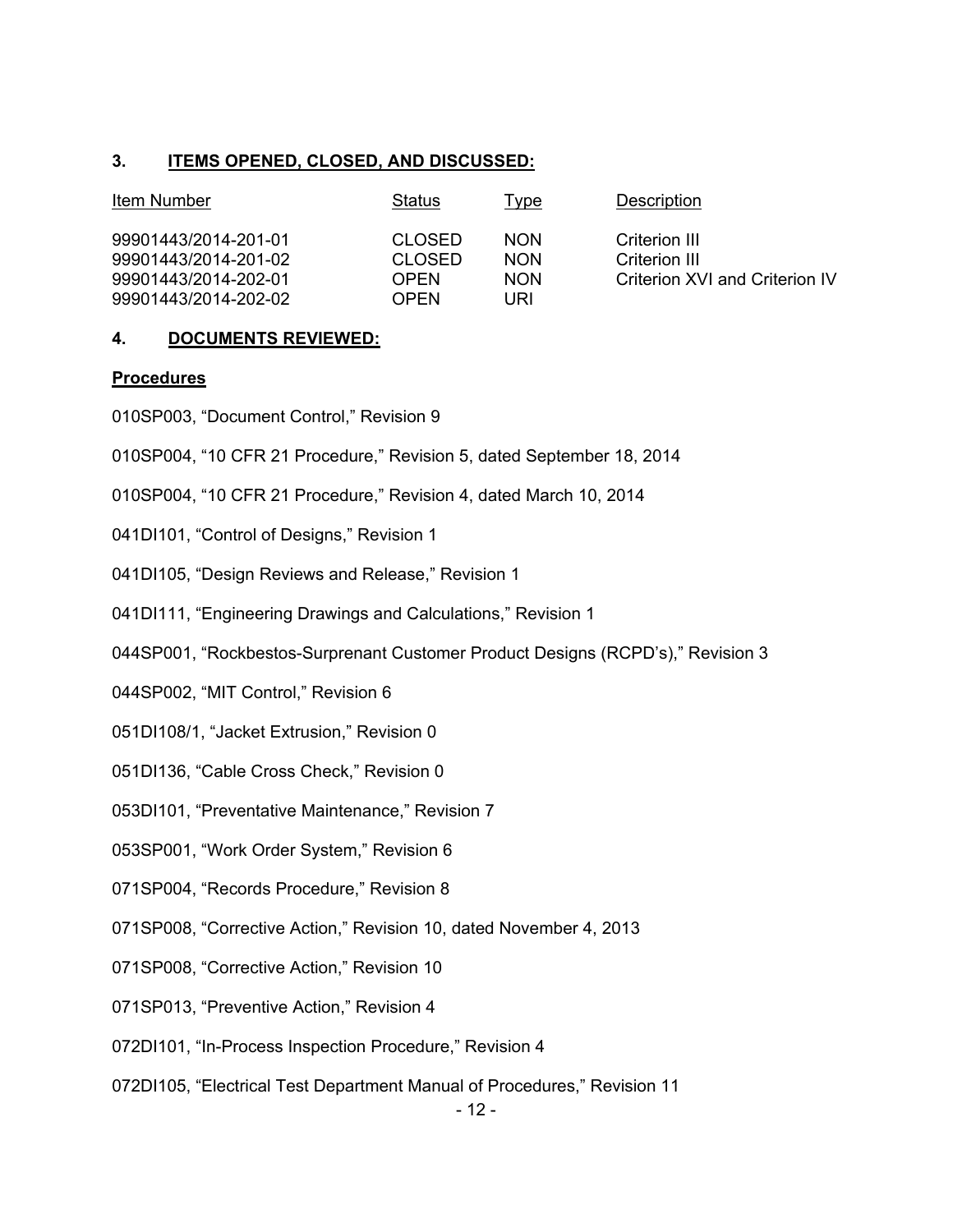072DI114, "Insulation & Jacket Wall thickness," Revision 0

072SP005, "Off-Standard Procedure," Revision 5

072SP009, "Workmanship Standard, Firewall III Jackets," Revision 1

061SP004, "Returns and Complaints," Revision 14, dated April 13, 2006

071SP008, "Corrective Action," Revision 10, dated November 4, 2013

072SO004 ,"Procedure for Control of Inspection, Measurement, and Test Equipment," Revision 7, dated September 19, 2014

041DI109, "Qualification Test Procedure Manual for Class 1E Qualification Tests," Revision 11, dated May 19, 2008

051DI106/1, "Irradiation Instructions," Revision 1, dated March 7, 1997

051DI103-8, "Irradiation Quality Checklist," Revision 2

Beam Parameters KXL-760G Solid Constructions R01, dated September 18, 2004

### **Purchase Orders**

NU-02SR749396, from "RSCC to South Carolina Electric & Gas Company (VC Summer)," dated January 17, 2013

SP-1512, "VC Summer Procurement Specification for Rockbestos Firezone 3HR Cable," Revision 0," dated July 12, 2012

PO 154985, from "RSCC to Trinity Specialty Compounding, for irradiated KXL-760G," dated May 8, 2014

PO 4500170065, from "Nebraska Public Power District to RSCC," dated April 14, 2014

PO #654934-WBF-14-0003, "TVA, Cable, Insulated, QA-1, power, #1/0 AWG, copper, 3 stranded, FRXLPE, 600, 90 DEG C, 19 FRXLPE, 1E-LOCA, SS-E12.8.01…." dated March 4, 2014

PO #154996, "RALCO, Safety Related Calibration Services," dated May 08, 2014

PO #00720016, "Duke Energy Corporation, "#2 AWG, 1/C unshielded, 600V, Tin copper, 7 strand, XLPE insulation, black power cable, Firewall III, part P623973", safety related," dated February 19, 2014 (RSCC no. 104632)

PO #10399114, "Entergy, "Cable, electrical power, Tinned cu, 1/C, #2 AWG, 600V, Firewall III-J, 7 strand, XLPE insulation, black hypalon jacket and cable code 102", safety related," dated November 18, 2013 (RSCC no. 103752)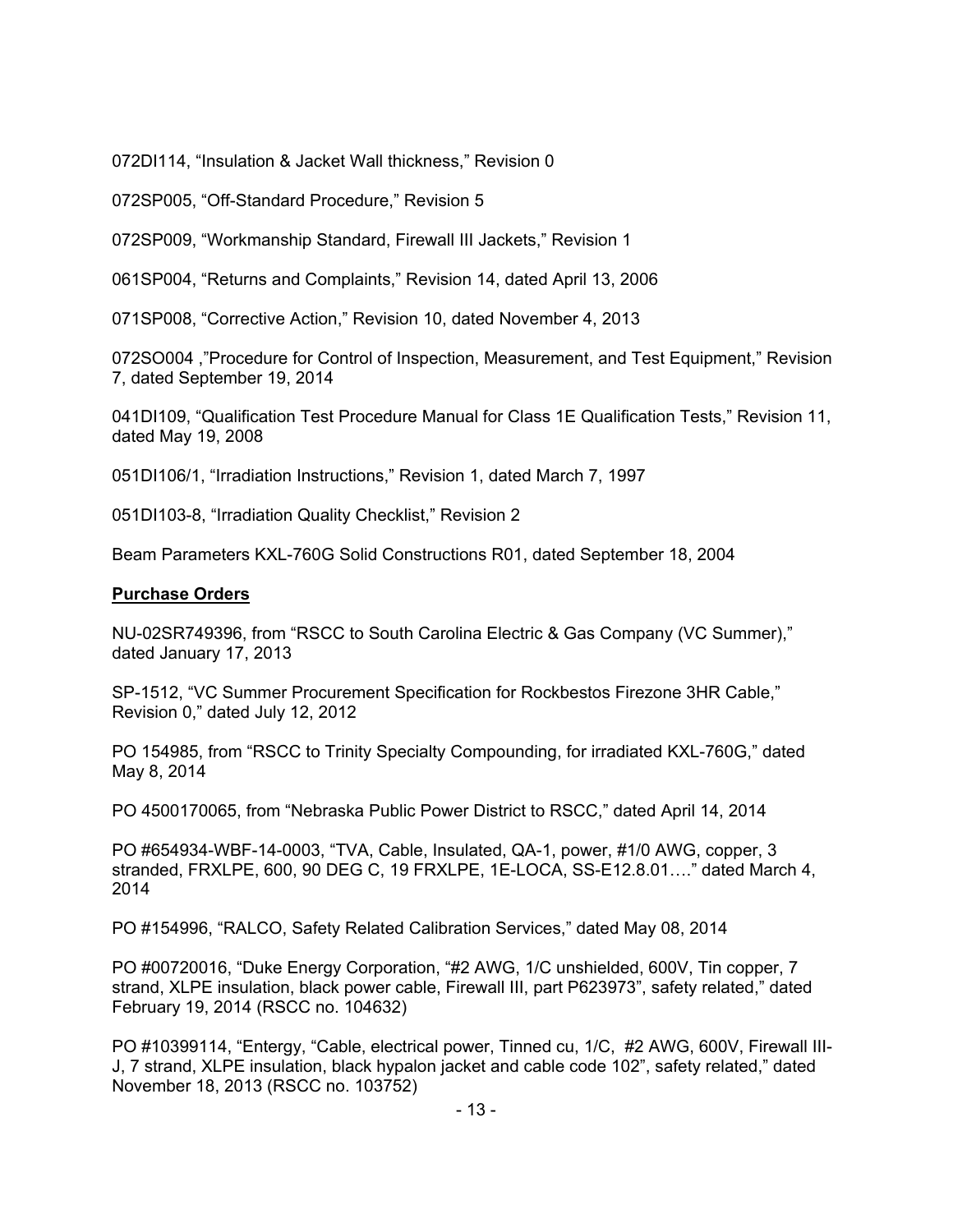PO #00743330, "Duke Energy Corporation, "Cable, power, #2 AWG, 1/C, unshielded, 600V, Tin copper, 7 strand, black XLPE insulation, CSPE jacket, Firewall III-J", safety related," dated July 18, 2014 (RSCC no. 106323)

PO #02286672, "Point Beach Nuclear Plant, "Cable, Firewall III-J, 1/C #2 AWG, 7 strand, copper, XLPE/CSPE cable, 90° C, 600V", safety related," dated December 23, 2013 (RSCC no. 104116)

PO #441611, "Calvert Cliffs Nuclear Power Plant, "Cable, power, 600V, 1/C #2 AWG, flame retardant, XLPE insulation, /CSPE jacket, either cable code B32B, Rockbestos type P62-3973", safety related," dated October 18, 2013 (RSCC no. 103366)

#### **Test procedures, Reports, Plans**

9-171-E241D, "Technical Specification for Class 1E Power, Control, and Instrumentation Cables," Revision 1, dated December 20, 2013

EGS-TR-HC1365-02, "Test Report for DBE/HELB Qualification of Firezone 3HR Insulated Wire/Cable Manufactured by RSCC Wire and Cable, LLC," dated December 28, 2012

RSCC-2003, "Storage and Installation Manual for RSCC Wire and Cable," Revision 1, dated March 30, 2012

### **Equipment Qualification Test Reports**

QR-5805, "Report on Qualification of Tests for Firewall III Irradiation Cross-Linked Polyethylene Constructions for Class 1E Service in Nuclear Generating Stations," Revision 2, dated May 22, 1986

QR-1302, "Report on Qualification of Firezone 3HR Thermoset Silicone Rubber Insulation with Thermoset Low Smoke Zero Halogen Jacket for Generic Nuclear Incident Class 1E Service in Nuclear Generating Power Stations for 40 Years of Qualified Lie at 90C," Revision 0, dated January 7, 2013

QR-5804, "Report on qualification test for Rockbestos Firewall III Chemically cross-linked Polyethylene for Class 1E Service in Nuclear Generating Power Stations," dated October 24, 1984

QR-1309, "Environmental Qualification Report for Shin-Kori #3&4 to Specification 9-171-E241D for Class 1E Power, Control, and Instrumentation for 60 years," Revision 2, dated April 2, 2014.

#### **Corrective Action Reports**

CAR No.14-010, dated Feb 11, 2014

CAR No.14-013, dated Feb 28, 2014

CAR No. 14-072, dated May 20, 2014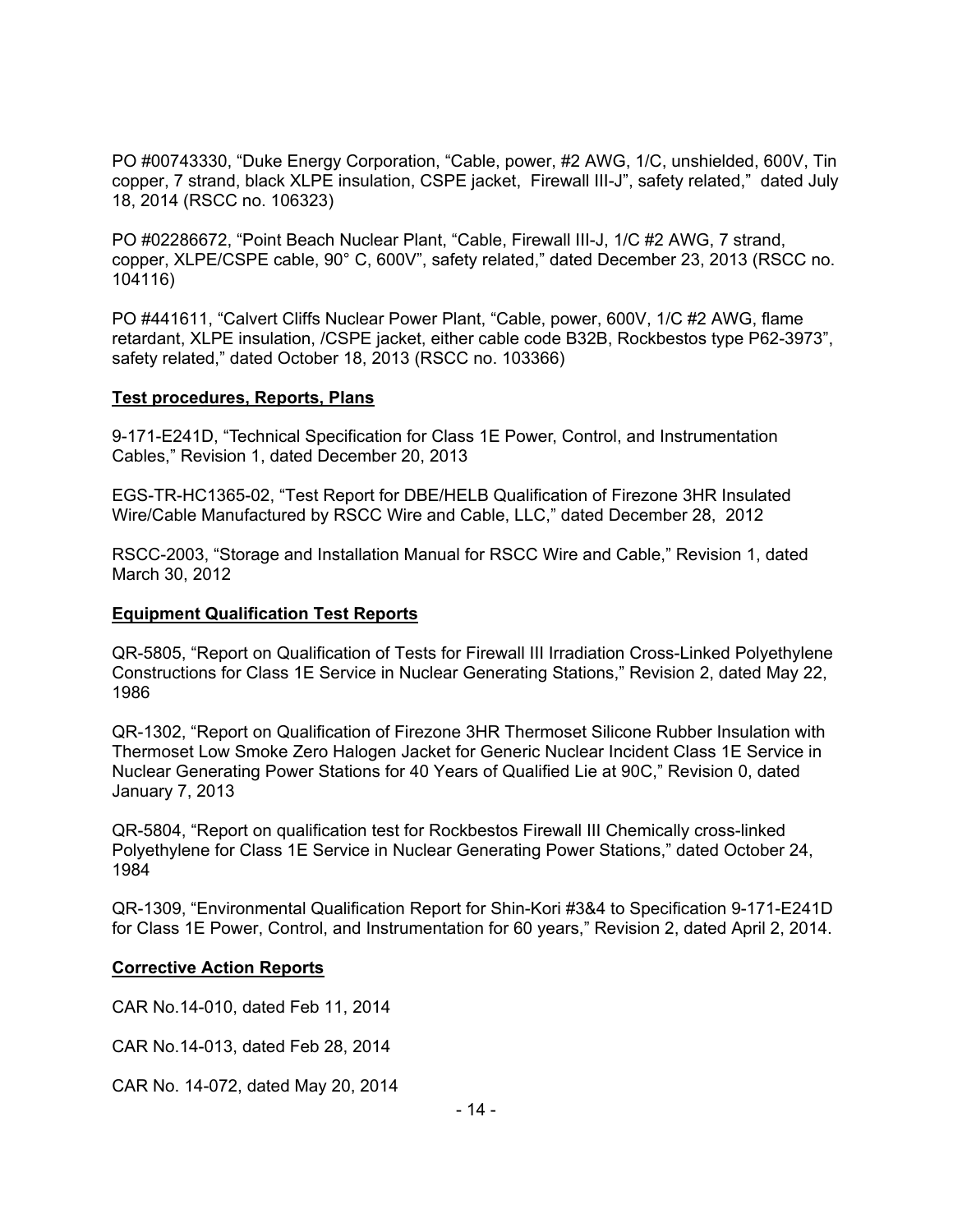- CAR No. 14-073, dated May 20, 2014
- CAR No. 14-074, dated May 21, 2014
- CAR No. 14-076, dated May 21, 2014
- CAR No. 14-077, dated May 21, 2014
- CAR No. 14-080, dated May 22, 2014
- CAR No. 14-082, regarding Part 21 procedure inadequacies, dated May 22, 2014

CAR No. 14-095, dated June 06, 2014

CAR No. 14-110, regarding NPPD material return, dated July 18, 2014

Claim No. 2149, dated October 30, 2013

Claim No. 1930, dated December 16, 2011

Claim No. 1969, dated May 14, 2012

Claim No. 2052, dated February 19, 2013

CAR No. 14-072, dated May 20, 2014

- CAR No. 14-141, dated October 09, 2014
- CAR No. 14-142, dated October 09, 2014

#### **Miscellaneous**

Purchase Order 149357, "Dimethylpolysiloxane," dated August 14, 2012 shipped from Path Silicones to RSCC (Sold to Hubbard Hall shipped to Rockbestos)

Certificate of Analysis for PO 149357, dated August 15, 2012

Approved Supplier Listing, dated August 7, 2014

Commercial Grade Item Survey Checklist for Trinity Specialty Inc., dated October 13, 2011

Customer Claim Number 2242, for a missing conductor, dated August 11, 2014

Certificate of Conformance for V. C. Summer, dated July 30, 2013

Claim No. 2206, for jacket defect, dated May 15 2014

E-2412, Technical Data Sheet specification, 1/C 2 AWG 7/.0974" Tinned Copper, .045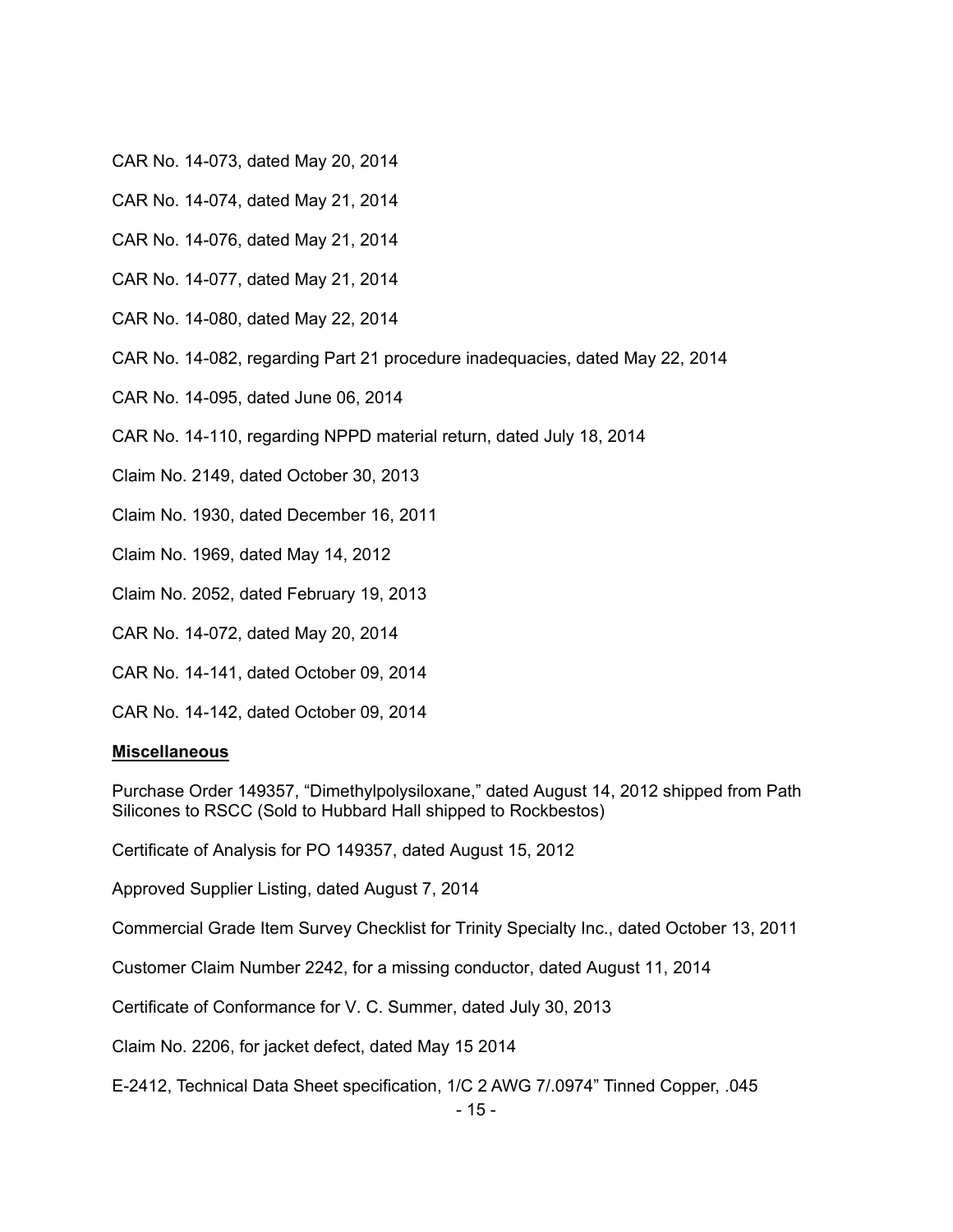"FR-XLPE, .030" Black CSPE 600V, Revision 1, dated January 18, 2012

E-2412, Technical Data Sheet specification, 1/C 2 AWG 7/.0974" Tinned Copper, .045 "FR-XLPE, .030" Black CSPE 600V, Revision 1, dated May 21, 2014

E-2412, Technical Data Sheet specification, 1/C 2 AWG 7/.0974" Tinned Copper, .045 "FR-XLPE, .030" Black CSPE 600V, Revision 1, dated October, 09, 2014

TD-004545 titled "Class 1E Nuclear safety related power cable - 600V 90°C 2/C 10 AWG" Revision 0

TD-005154 titled"1/C #16 AWG 26/S TC Firewall SR control Cable, 600V,125°C" Revision 1

TD-005554 titled "Class 1E Nuclear safety related 1 Pair 18 AWG Type TX Thermocouple Cable for Detroit Edison", Revision 0

TD-005418 titled "Class 1E Nuclear safety related 90°C 600V 1/C 2AWG power cables," Revision 2

TD-005418 titled "Class 1E Nuclear safety related 90°C 600V 1/C 2AWG power cables," Revision 3

TD-005418 titled "Class 1E Nuclear safety related 90°C 600V 1/C 2AWG power cables," Revision 4

Rockbestos Products, Technical Bulletin #28, "Bending Radii & Installation Practices," Revision 5

RSCC training guide, Rules for Pulling Tension & Bend Radii, training date August 28, 2014

RSCC Daily In-Process Inspection Reports for machines 801 EXT., 835 (JM C), 837 (JM D) 800 and FLX 1, for September 2014

RSCC Daily In-Process Inspection Reports for machines 801 EXT., 835 (JM C), 837 (JM D) 800 and FLX 1, for October 2014

Labor Reporting Test ticket, order number 008818, for conductor resistance, voltage and insulation resistance tests, dated 9/10/14

Labor Reporting Test ticket, order number 987652, for conductor resistance, voltage and insulation resistance tests, dated 7/29/14

Labor Reporting Test ticket, order number 997999, for conductor resistance, voltage and insulation resistance tests, dated 9/30/14

Labor Reporting Test ticket, order number 587026, for conductor resistance, voltage and insulation resistance tests, dated 7/22/14